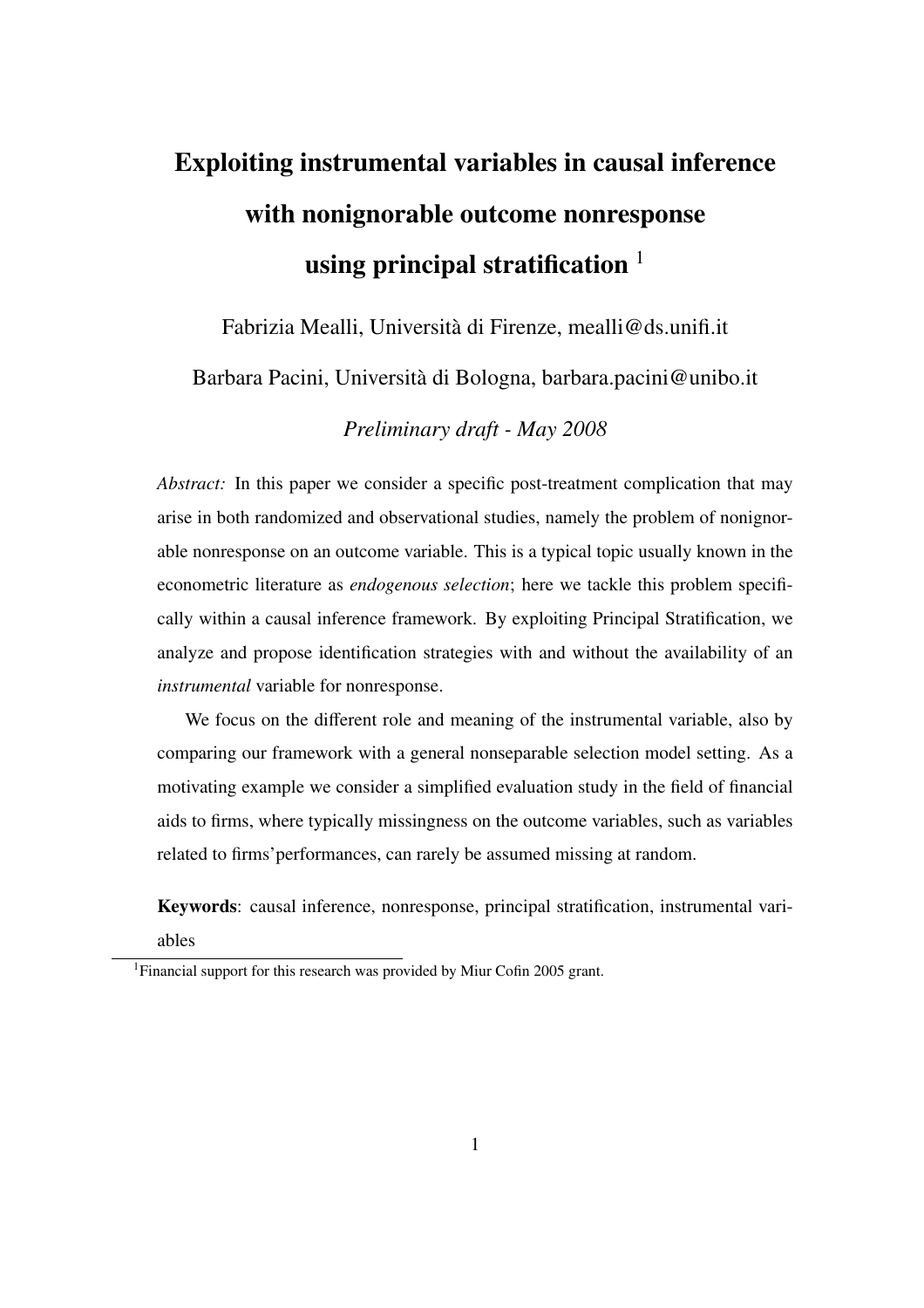## 1 Introduction

When the goal of inference is estimating causal effects, we usually have to face problems related to how data are observed. In observational studies, the most relevant of such problems is the fact that assignment to treatment is not under the control of the investigator; in addition some studies, both observational and experimental, may be affected by different sorts of post-treatment selection of observations due to, e.g., non response, truncation or censoring "due to death". Moreover, one may be interested in decomposing the total effect of a treatment on an outcome into a direct effect and an indirect one mediated by another intermediate variable. All such complications require to somehow control for them, but the use of the standard statistical conditioning may be in general improper (Rubin, 1978; Heckman, 1974; Rosembaum, 1984; Rubin, 2004).

A relatively recent approach to deal with post-treatment complications is Principal Stratification (PS), as first defined by Frangakis and Rubin (2002) within the framework of the Rubin Causal model (Rubin, 1974; Holland, 1986) and applied mainly in experimental studies (Barnard et. al., 2003; Zhang et. al., 2006; Mattei and Mealli, 2007). In Frangakis and Rubin (2002), PS was introduced in order to give a formal definition of surrogate endpoints; it was then used to define direct and indirect effects (Mealli and Rubin, 2003). As Rubin (2004) points out, the PS framework can be viewed as having its seeds in the Instrumental Variables (IV) method of estimation of causal effects. Indeed, the approach to adjust for noncompliance applied in Angrist, Imbens and Rubin (1996) and in Imbens and Rubin (1997) is a special application of the PS framework, where the compliers are a principal stratum with respect to the post-treatment compliance behavior.

Despite the use of PS to solve particular issues, the framework appears to be a very general one, that can be applied in various contexts, also not originally related to causal inference (Frangakis et al., 2007). Furthermore, the framework may lead to both parametric and semi(non)parametric inference, depending on the set of assumptions that can be reasonably maintained, as well as whether point or partial identification is to be achieved.

In the econometric literature post-treatment complications are usually described as problems of endogenous selection and include treatment assignment in observational studies, self-selection, non response, censoring or truncation "due to death". They are usually represented by means of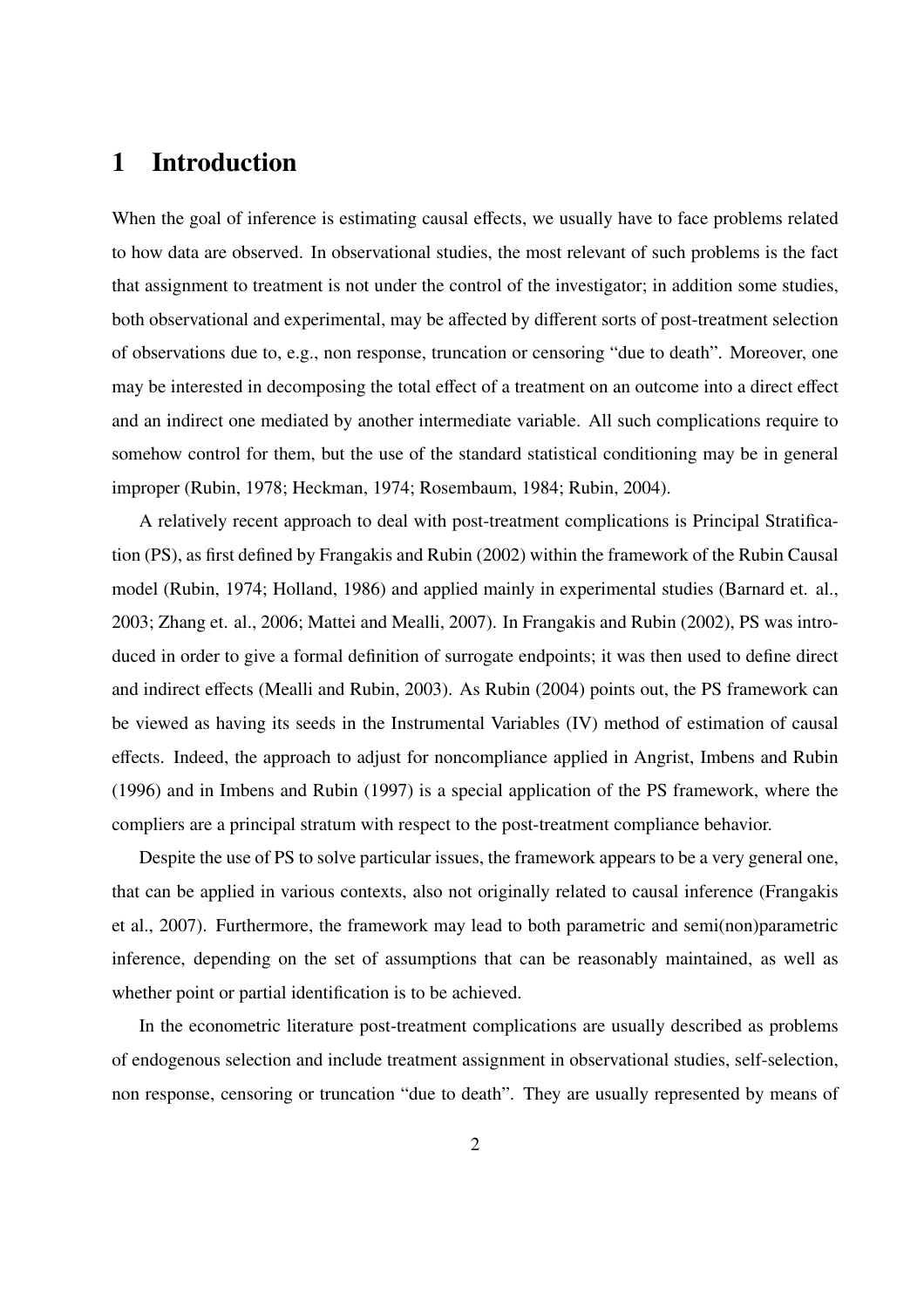selection models (SM, Heckman, 1974; Gronau, 1974). Since the seminal work of Heckman, various extentions of the model have been proposed, which include semi and nonparametric versions (Pagan and Ullah, 1997; Vella, 1998). While parametric selection models can be rather restrictive in terms of distributional assumptions, semi and nonparametric extensions usually require additional exclusion restrictions (instrumental variables) to maintain point-identification of (causal) functionals of interest (parameters, conditional expectations, partial derivatives, probability distributions). Identification issues in general nonseparable structural equation models is reviewed in Imbens (2006).

In this paper we consider a specific endogenous selection problem, namely a nonignorable nonresponse on an outcome variable. Other complications are not explicitly treated, such as endogenous treatmente assignment. measurement errors, censoring due to death. In particular, hypotheses on the exogeneity of the treatment are assumed to hold by design (experimental case) or by assumptions (e.g., unconfoundedness in observational studies). Using Principal Stratification, we show which causal estimands may be identified and estimated under different sets of assumptions, in particular depending on the existence of a variable that may serve as an instrument, in some sense, for nonresponse. Indeed, causal inference requires some assumptions about the population, the sampling process and the behavior of the subjects under study. The *credibility* of (causal) inference decreases with the strength of the assumptions maintained (Manski, 2003). Note that hypotheses are not all on the same ground, and they may have different nature, as well as a different degree of agreement.

We focus on the different role and meaning of the instrumental variable, also by comparing our framework with a general nonseparable selection model setting. We also argue that Principal Stratification is able to suggest alternative identification strategies not always easily translated into assumptions of a selection model.

In order to support our reasoning we consider, as a motivating example, a simplified evaluation study in the field of financial aids to firms, where typically nonresponse on the outcome variables, such as variables related to firms'performances, can rarely be assumed missing at random.

The paper is organized as follows: in section 2 principal stratification is presented together with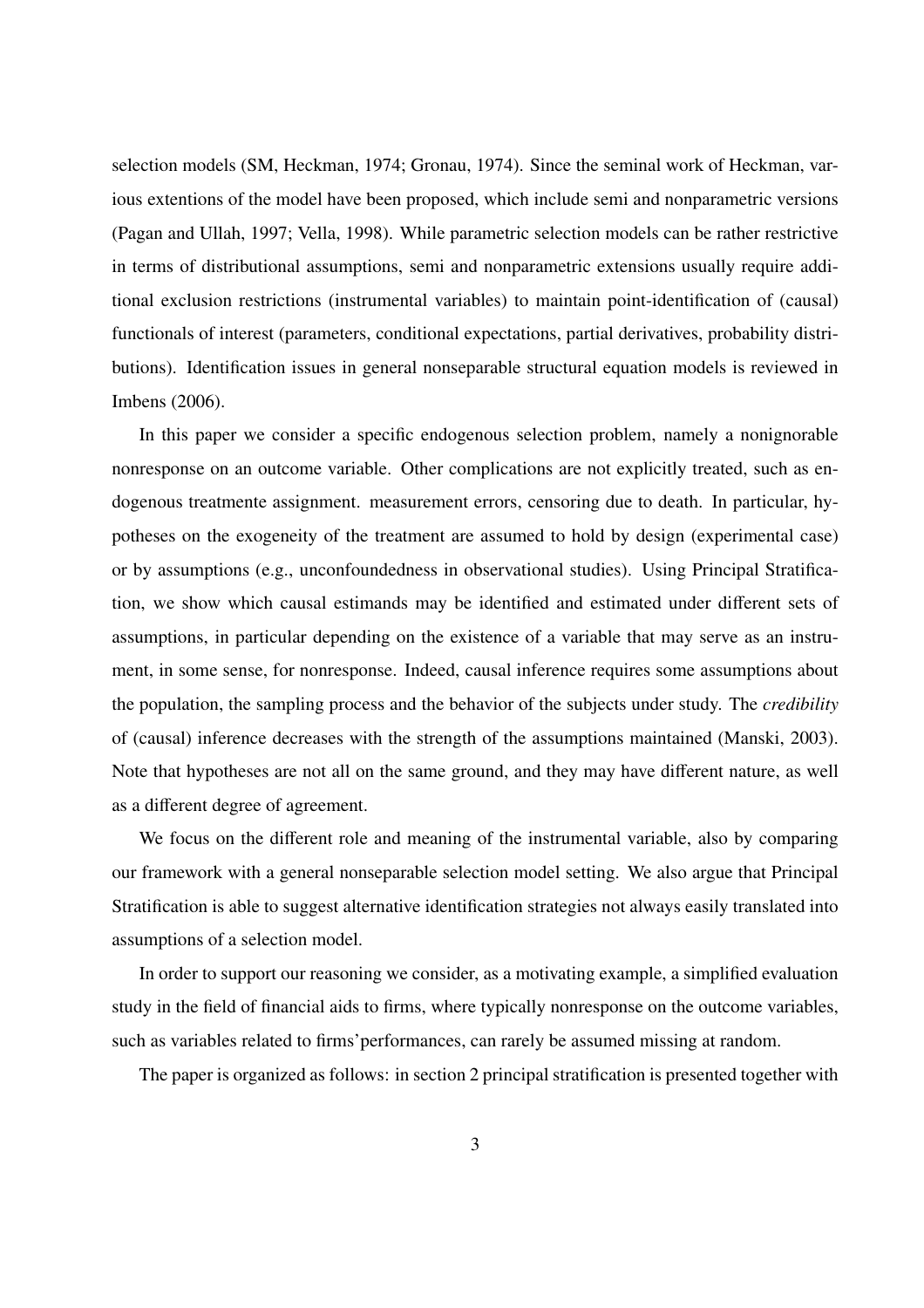its main characteristics; section 3 is devoted to recall the basic features of simultaneous equation systems with a sample selection equation. In section 4, we describe our working example and show partial and point identification strategies in the absence of an instrumental variable.

Section 5 introduces an instrumental variable for nonresponse. The instrument can be interpreted as an additional intervention, i.e., a treatment variable, or as an additional post-treatment variable. We consider alternative hypotheses characterizing the instrument that may allow to pointidentify specific causal estimands. Section 6 summarizes our findings and concludes.

## 2 Principal Stratification and its Role for Causal Inference in Experimental and Observational Studies

Principal stratification has been first introduced by Frangakis and Rubin (2002), in order to address post-treatment complications in an experimental setting. The framework can, however, be easily extended to an observational setting under specific hypotheses on the assignment mechanism. We first introduce "potential outcomes" (see Rubin, 1974) for one post-treatment variable, *Y*, and a binary treatment, *T*. If unit *i* in the study  $(i = 1, ..., N)$  is to be assigned to treatment  $T = t$  $(t = 1$  for treatment and  $t = 0$  for no treatment), we denote by  $Y_i(1)$  and  $Y_i(0)$  the two potential outcomes, either of which can be observed depending on the value of *T*. A causal effect of *T* on *Y* is defined, on a single unit, as a comparison between  $Y_i(1)$  and  $Y_i(0)$ . The fact that only two potential outcomes for each unit are defined reflects the acceptance of the SUTVA (Stable Unit Treatment Value Assumption, Rubin, 1980) assumption, which rules out interference between units and difference versions of the treatment for the units. We also denote with  $S_i(t)$  a post-treatment potential variable, which is, without loss of generality, assumed to be an indicator equal to 1 if a specific post-treatment event happens and 0 otherwise. For instance, *S* may represent a response indicator for a specific item in a questionnaire, or a survival indicator: in these examples,  $S_i(t) = 0$ precludes the observation of  $Y_i(t)$ .

In an observational setting, various hypotheses can be posed on the assignment mechanism. In what follows, we will assume that treatment assignment is unconfounded given a vector *X* of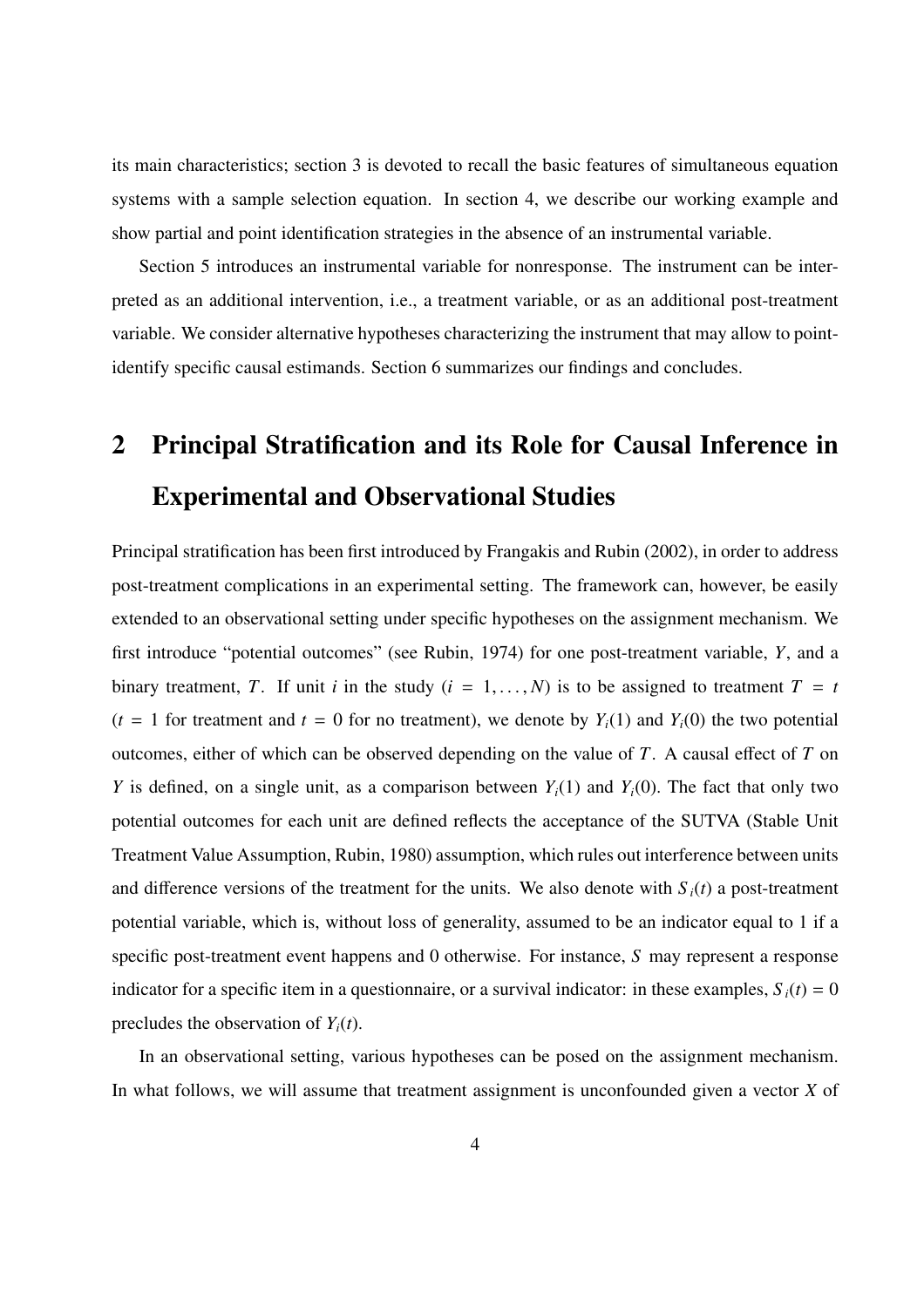observed pre-treatment variables:

#### *Assumption PS* 1 : *T*⊥⊥*S* (0), *S* (1), *Y*(0), *Y*(1)|*X*.

In other words, we assume that within cells defined by the values of pre-treatment variables *X*, the treatment is randomly assigned or, at least, is assigned independently of the post-treatment variables considered relevant for the study. If we indicate with  $t_i$  the observed treatment assigned and received, the observed data are

$$
(t_i, S(t_i), Y(t_i), x_i) \qquad i = 1, \ldots, N.
$$

Consider now the potential post-treatment variables  $S_i(0)$  and  $S_i(1)$ . Within each cell defined by specific values of the pretreatment variables, the units under study can be stratified into four latent groups, named Principal Strata, according to the joint value of the potential variables  $(S_i(0), S_i(1))$ ; the strata are the following:

$$
11 = \{i : S_i(1) = S_i(0) = 1\}
$$
  

$$
10 = \{i : S_i(1) = 1, S_i(0) = 0\}
$$
  

$$
01 = \{i : S_i(1) = 0, S_i(0) = 1\}
$$

$$
00 = \{i : S_i(1) = S_i(0) = 0\}.
$$

Define the population proportions of units belonging to each stratum in the cell  $X = x$  as  $\pi_{11|x}$ ,  $\pi_{10|x}$ ,  $\pi_{01|x}$ , and  $\pi_{00|x} = 1 - \pi_{11|x} - \pi_{10|x} - \pi_{01|x}$ . This stratification of units corresponds to the basic principal stratification, as defined in Frangakis and Rubin (2002): the basic principal stratification  $P_0$  with respect to post-treatment variable *S* is the partition of units  $i = 1, \dots, n$  such that, within any set of  $P_0$ , all units have the same vector of  $(S_i(0), S_i(1))$ . More generally, a principal stratification  $P$ with respect to post-treatment variable *S* is a partition of the units whose sets are unions of sets in the basic principal stratification  $P_0$ . Let  $G_i$  represent the principal stratum to which subject *i*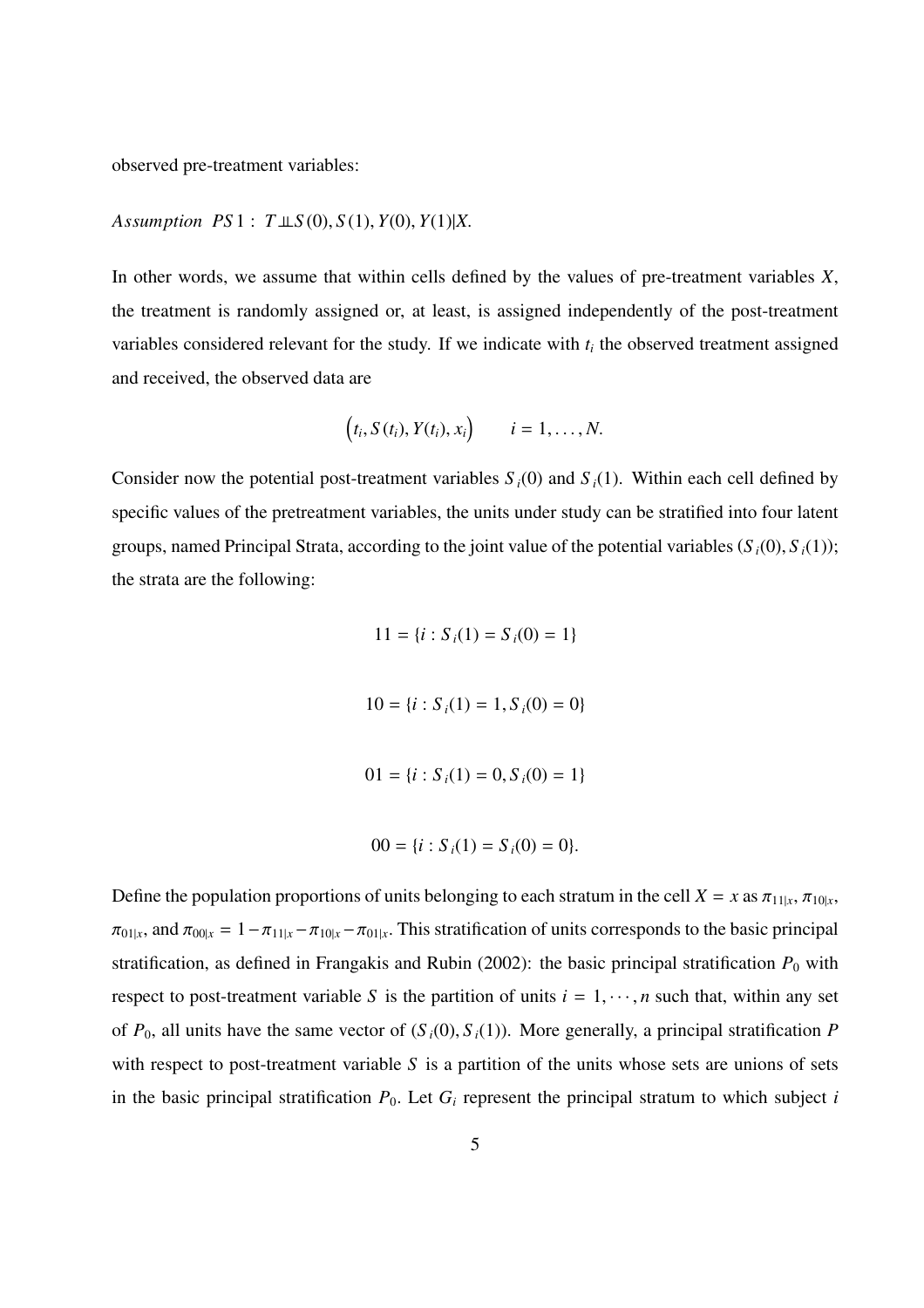belongs,  $G_i = \{11, 10, 01, 00\}$ . The principal stratum membership,  $G_i$ , is not affected by treatment assignment *t<sup>i</sup>* , so it only reflects characteristics of subject *i*, and can be regarded as a covariate, which is only partially observed in the sample (Angrist et al., 1996); by unconfoundedness, however, it is guaranteed to have the same distribution in both treatment arms, within cells defined by pre-treatment variables. We usually need to adjust for the principal strata, which synthesize important unobservable characteristics of the subjects in the study. Note that Assumption PS1 implies the following:  $Y(0)$ ,  $Y(1) \perp T | S(0)$ ,  $S(1)$ ,  $X$ : potential outcomes are, therefore, independent of the treatment given the principal strata. This implication confirms the idea that treated and control units can be compared conditional on a principal stratum. In some sense, we can state that principal strata play a similar role of control functions in deriving independence conditions, even if not derived from a model.

Usually, information on causal effects is contained in a particular principal stratum and, as a consequence, evidence on causal effects is sought only for this specific stratum. In the present exemplified context, direct information on the causal effect can be found in the 11 stratum (e.g., respondents or survivors under treatment and control), because only for units belonging to this stratum one can consistently compare *Y*(1) and *Y*(0): if *S* represents non response or death, in fact, in all strata but 11 only one potential outcome or none can be observed, so that the causal effect which can be estimated is an effect within stratum, e.g., the average effect *E*(*Y*(1)−*Y*(0)|11). Indeed, this is a principal causal effect, which is a properly defined causal effect, because it is obtained as a comparison on a common set of units, as defined in Frangakis and Rubin (2002) (equation 2.1).

The purpose of inference is to estimate the probabilities of strata belonging  $(\pi_{11|x}, \pi_{10|x}, \pi_{01|x})$ and the distribution of the potential outcomes within each stratum, under different identifying distributional and behavioral assumptions.

Note that the same framework can be easily extended to cases with non binary treatment, non binary post-treatment variable and more than one post-treatment variables. In particular, the framework will also be used to characterize an instrumental variable for nonresponse, where the instrument can be interpreted as both an additional treatment, and as an additional post-treatment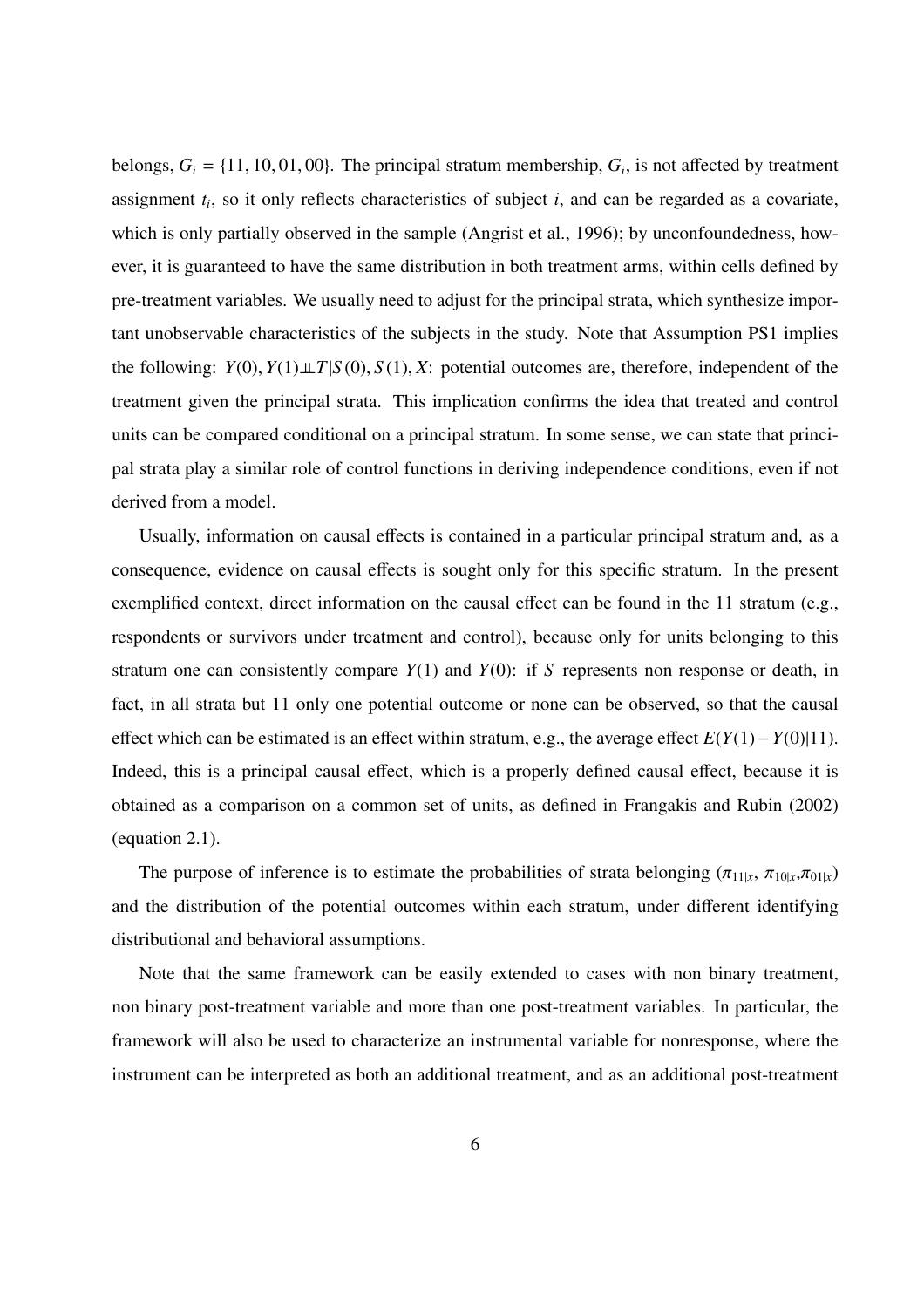variable.

# 3 Representing endogenous selection problems by means of simultaneous equation systems with a sample selection equation

The potential outcome framework, on which Principal Stratification rests, is now widely used to represent causal inference problems. We can however find some connections with the traditional econometric literature, which relies on structural simultaneous equations to represent causal relations. In order to represent the causal problem formalized in previous section using PS, consider the following three-equation structural model:

$$
Y_i = g(t_i, x_i, \epsilon_i)
$$
  
\n
$$
S_i = h(t_i, x_i, \eta_i)
$$
  
\n
$$
T_i = l(x_i, \omega_i),
$$
\n(1)

where  $Y_i$  is observed only if  $S_i = 1$ . The three equations describe causal relationships between the left- and right-hand side variables; in particular the first equation is the one of primary interest and it is a primitive for causal inference purposes. Note that, if we do not impose any functional restrictions on *g*, *h*, and *l* and we do not restrict  $\epsilon_i$ ,  $\eta_i$ , and  $\omega_i$  to be scalars, potential outcomes can be retrieved as:

$$
Y_i(t) = g(t, x_i, \epsilon_i)
$$
  
\n
$$
S_i(t) = h(t, x_i, \eta_i),
$$
\n(2)

for  $t = \{0, 1\}$ . We maintain the following hypothesis:

 $A$ *ssumption*  $SM1: \omega_i \perp \!\!\! \perp \eta_i, \epsilon_i$ .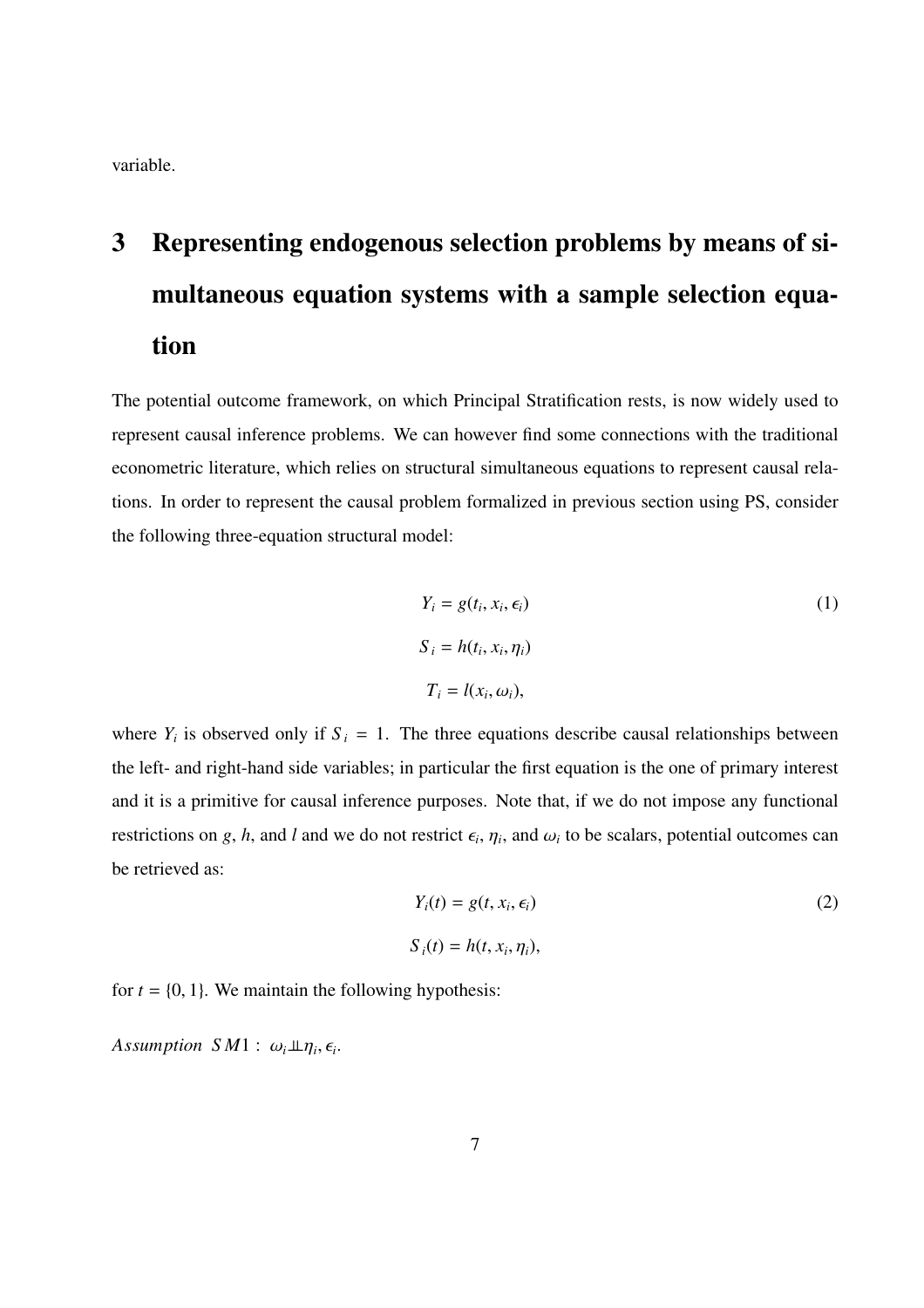which holds by design if *T* is randomized and by assumption conditional on some pre-treatment covariates *X* under unconfoundedness (see Assumption PS1, section 2). Consequently, and in order to simplify notation, the third equation in model (1) will be omitted in the sequel, as well as the covariates *X*, because we will implicitly condition on them, assuming thus to be within cells defined by covariates.

Our setup is closely related to the one involving the estimation of the effect of a potentially endogenous regressor on an outcome, where the endogeneity is due to the association among unobservables entering the outcome and regressor equations (Imbens, 2006; Hoderlein and Mammen, 2007). As Imbens (2006) points out, in such a setting a possible strategy is to eliminate the endogeneity at least for some subpopulation (types of units), usually characterized by certain values of the unobservables that induce them to respond to regressors and instruments (if available) in a specific way<sup>2</sup>. These subpopulations, as we will see in the sequel, may find a correspondence in terms of principal strata; with this respect, the simultaneous equation framework provides us with an alternative viewpoint in the interpretation of identifying assumptions and of estimands that we will find within the PS approach. In addition, this general equation system offers us the opportunity to review the results developed in the econometric literature by imposing some functional and distributional restrictions on *g*, *h*, and  $\epsilon_i$ ,  $\eta_i$ .

Note that the choice of estimands plays a crucial role in our and related approaches, and it is sometimes questioned if these effects defined for subpopulations are of interest, because they generally do not correspond to specific policy parameters. We argue again that it is often difficult to infer on effects that affect the whole population, and it is much easier, namely requires fewer assumptions, to evaluate treatments that move individuals only locally, by eliminating endogeneity for some subgroups and not necessarily for others.

In order to avoid such criticism, other approaches follow either a global identification goal of *g* or some of its functionals (Imbens and Newey, 2003), or a local identification objective at a fixed

<sup>&</sup>lt;sup>2</sup>Vytlacil (2002) shows an equivalence between PS and selection models in the specific linear IV setting. He proves that assumptions on the principal strata directly translate into assumptions on a selection latent index model and viceversa: under the LATE (Latent Average Treatment Effect, Imbens and Angrist, 1994) independence assumption and the LATE monotonicity assumption the two models are shown to be observationally equivalent.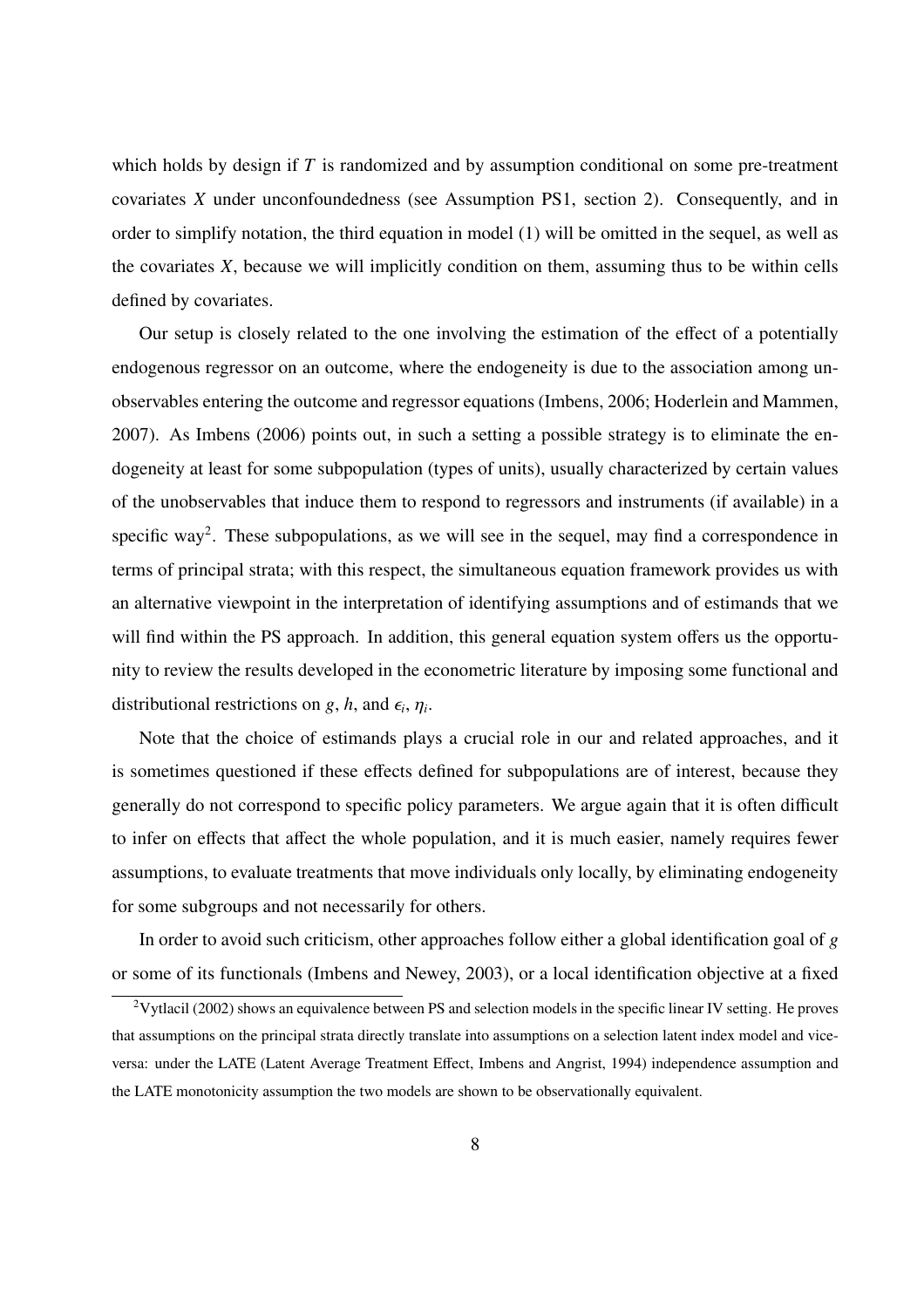position of the regressors (Chesher, 2003, 2005). In these cases identifiability strongly depends on the nature of regressors (discrete or continuous) and on monotonicity assumptions with respect to the unobservables. For the identification of average marginal effects, Imbens and Newey (2003), Altonji and Matzkin (2005) and Hoderlein (2005) provide results without assuming monotonicity in unobservables, using derivatives of the mean regressions. Some related work can be found in Florens, Heckman, Meghir and Vytlacil (2005), Chernozhukov, Imbens and Newey (2005), Chernozhukov and Hansen (2005) and Heckman and Vytlacil (1999, 2001).

A closely related stream of the literature focuses on conditioning directly on the unobserved components in the selection equation in order to eliminate endogeneity; because these variables cannot be observed, they can be sometimes consistently estimated using different assumptions and estimation strategies and used as covariates in a generalized control function approach. Additivity with respect to the unobservables is usually required. This kind of approach includes parametric and semiparametric specifications of selection models (Heckman, 1974; Lee, 1982, 1983; Gallant and Nychka, 1987) and two-step estimation settings (Olsen, 1980; Wooldridge, 1994; Lee, 1984; Pagan and Vella, 1989; Honore *et al.*, 1997), that may or not include some single-index restrictions (Cosslet, 1991; Robinson, 1988; Newey, 1990; Lee, 1994; Ahn and Powell, 1993; Choi, 1990; Li and Wooldridge, 2002; Ichimura, 1993).

The approach we follow is nonparametric: without a priori introducing monotonicity and additivity of the error terms we use principal stratification to discuss identification issues. In particular, we show that some parameters can only be partially identified (Manski, 2003) and, more importantly, propose sets of assumptions to yield point identification of treatment effects for some subpopulations. We focus on the identification issues assuming that the distribution that are asymptotically revealed by the sampling process are known, so avoiding to take account of specific statistical inference problems related to estimation in finite samples.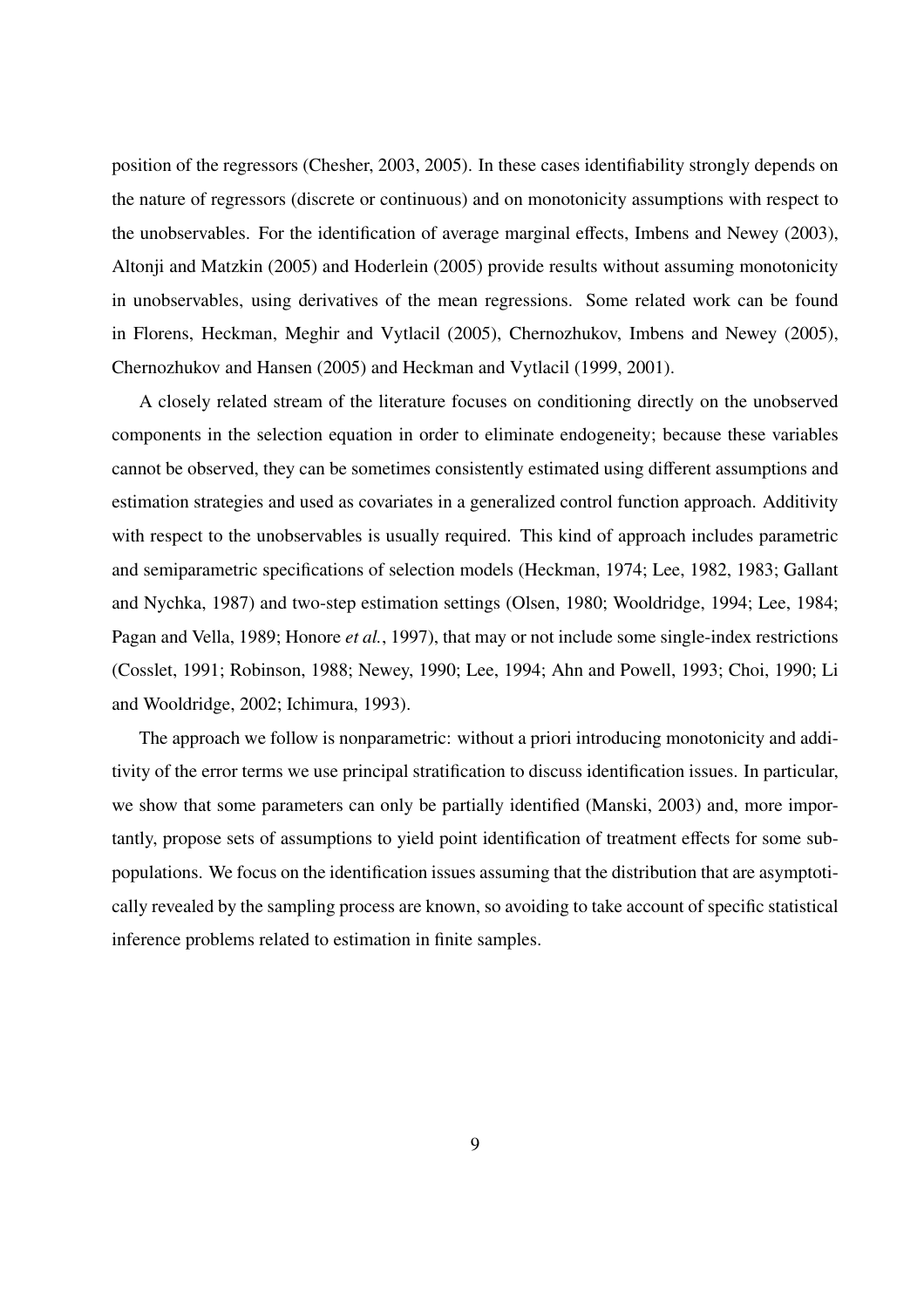## 4 Identifying causal effect with nonignorable nonresponse on the outcome

In order to focus on a specific post-treatment complication, which is the main goal of the paper, we consider, as a motivating example, the following simplified setting concerning the evaluation of financial aids to firms. Let *T* be a binary treatment which represents public financial assistance to firms  $(T = 1$  for treatment and  $T = 0$  for no treatment). We assume that *T* is unconfounded given a vector of pre-treatment covariate *X*; we will implicitly condition on *X* in what follows, i.e. we will assume to be within a cell defined by the values of *X*. The intermediate post-treatment variable *S* represents the response to a post-treatment questionnaire on firms' performances, the outcome variable of interest being the turnover (sales proceeds) *Y*. We are facing the post-treatment complication of a potentially nonignorable missing mechanism of the outcome variable. This artificial setting is consistent with evidence from the real world, where for Italian sole traders company accounts are not public and variables on firm performances must be gathered through an interview. Typically missingness on turnover variables can rarely be assumed missing at random<sup>3</sup>.

This empirical setting can be formalized within the PS framework as presented in section 2, where the intermediate binary variable *S* is the response indicator. There are thus potentially four latent strata. Without any further restriction and avoiding any form of extrapolation, the only causal effect on which we can have evidence from the data is the effect within the 11 stratum, because only for individuals belonging to the stratum we have observations on both *Y*(1) and *Y*(0).

In order to highlight the identification issue, we assume to know the distribution that are asymptotically revealed by the sampling process without dwelling on issues of statistical inference related to finite samples. We point out that we will use sample analogs to nonparametrically estimate features of the distributions of the observed variables. With this respect it is useful to state the correspondence between observed groups, defined by *T* and *S* , and latent strata, as shown in Table 1. Note that all the four observed groups result from a mixture of two principal strata; without any fur-

<sup>&</sup>lt;sup>3</sup>For example, Mattei and Mauro (2007), from a survey of Tuscan artisan enterprises, found evidence of nonignorability of nonresponse.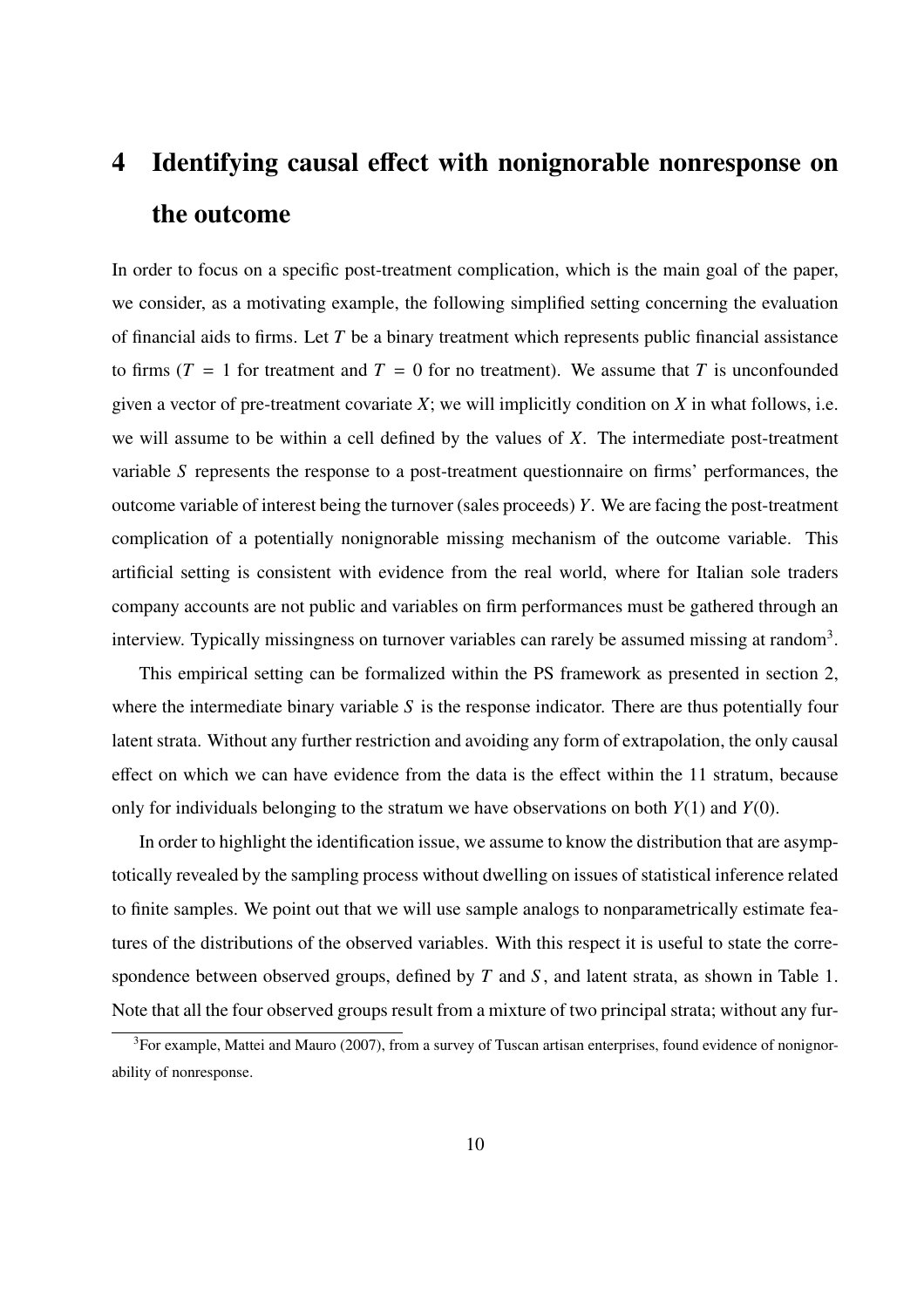| Observed subgroups $O(T, S)$         | Turnover $Y$ | Latent strata       |
|--------------------------------------|--------------|---------------------|
| $O(1, 1) = \{i : T_i = 1, S_i = 1\}$ | <b>OBS</b>   | 11 or 10            |
| $O(1,0) = \{i : T_i = 1, S_i = 0\}$  |              | 00 or 01            |
| $O(0, 1) = \{i : T_i = 0, S_i = 1\}$ | <b>OBS</b>   | 11 or 01            |
| $O(0, 0) = \{i : T_i = 0, S_i = 0\}$ |              | $10 \text{ or } 00$ |

Table 1: Correspondence between observed and latent strata

ther restriction it is not possible to point-identify the strata proportions, as well as the distribution of *Y* within the strata, that would allow to estimate causal effects.

A common assumption used to improve identification is a kind of monotonicity assumption, that here could be stated as the nonexistence of the 01 stratum: there is no firm which would not respond under treatment but would respond under control. Under monotonicity, the relationship between observed and latent groups allows to point-identify at least the strata proportions, because we are left with two unknown proportions ( $\pi_{11|x}$  and  $\pi_{10|x}$ ) and two pieces of sampling information (coming from the proportions of respondents among treated and control units), as shown in Table 2. It is not however possible to disentangle the distribution of *Y* in the treatment group between the

| Observed subgroups $O(T, S)$         | Turnover $Y$ | Latent strata |
|--------------------------------------|--------------|---------------|
| $O(1, 1) = \{i : T_i = 1, S_i = 1\}$ | <b>OBS</b>   | $11$ or $10$  |
| $O(1, 0) = \{i : T_i = 1, S_i = 0\}$ |              | 00            |
| $O(0, 1) = \{i : T_i = 0, S_i = 1\}$ | <b>OBS</b>   | 11            |
| $O(0, 0) = \{i : T_i = 0, S_i = 0\}$ |              | 10 or $00$    |

Table 2: Correspondence between observed and latent strata under monotonicity

strata 11 and 10. In this case only nonparametric bounds can be derived, unless some parametric distributional assumptions are introduced. Parametric identification is thus achieved, within the PS framework, thank to the results on finite mixture distribution theory (see e.g., McLachlan and Peel, 2000), although unlike standard mixture models some units have zero probability of belonging to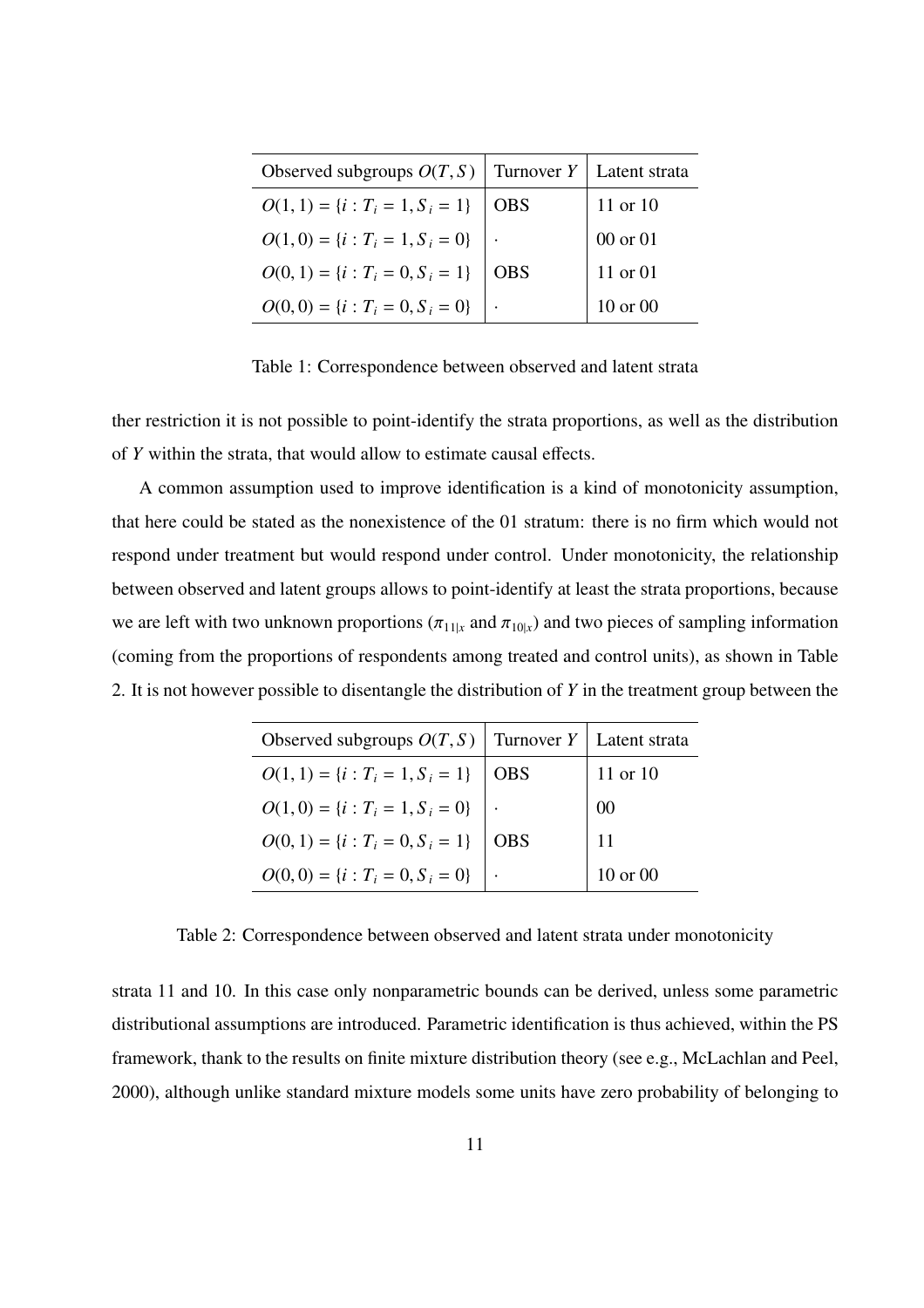some strata, which may facilitate disentangling the mixture. Indeed, the likelihood function results in a finite mixture of distributions and identification is straightforward, except when  $\pi_{11|x} = \pi_{10|x}$ .

In order to alternatively represent the post-treatment complication formalized above using PS, recall the structural model  $(1)^4$ :

$$
Y_i = g(t_i, \epsilon_i)
$$

$$
S_i = h(t_i, \eta_i)
$$

where  $Y_i$  is observed only if  $S_i = 1$ . Note that the nonignorability (endogeneity) of *S* depends on the association between  $\epsilon$  and  $\eta$ . If it were possible to condition on  $\eta$ , *S* and  $\epsilon$  would become conditionally independent, eliminating the endogeneity problem. Because  $\eta$  cannot be observed, we can look for a function of η, *G*(η), called *type of unit* (Imbens, 2006) such that

$$
\epsilon \bot \bot S | G(\eta).
$$

A natural choice for  $G(.)$  is a function which is constant over values of  $\eta$  that, for all *t*, lead to the same value of *S* :

$$
G(\eta) = G(\eta') \qquad \text{if } h(t, \eta) = h(t, \eta') \ \forall t
$$
  

$$
G(\eta) \neq G(\eta') \quad \text{if } h(t, \eta) \neq h(t, \eta') \ \text{for some } t.
$$

In fact, in this case  $\epsilon \perp S |G(\eta)$  by construction. Nonresponse becomes ignorable conditional on the type of unit, so that, once we condition on the value of *G*, only respondents can be used. This corresponds to finding a common set of units within the Rubin Causal Model, on which proper causal estimands can be defined; with this respect, Principal Stratification represents the coarest choice of the type function. As shown within the PS approach, the comparison of *Y* between treated and controls is possible only for some values of *G*, in particular those with  $h(0, \eta) = 1$  and  $h(1, \eta) = 1.$ 

Note that, within the structural equation model, in the absence of exclusion restrictions, it would not be possible to nonparametrically point identify treatment effects and most of the semiparametric versions of selection models would require instruments. In a parametric setting without

 $4$ The covariates *X* are omitted, because, as in previous section, we are implicitly conditioning on them, i.e., we are assuming to be within cells defined by the covariates.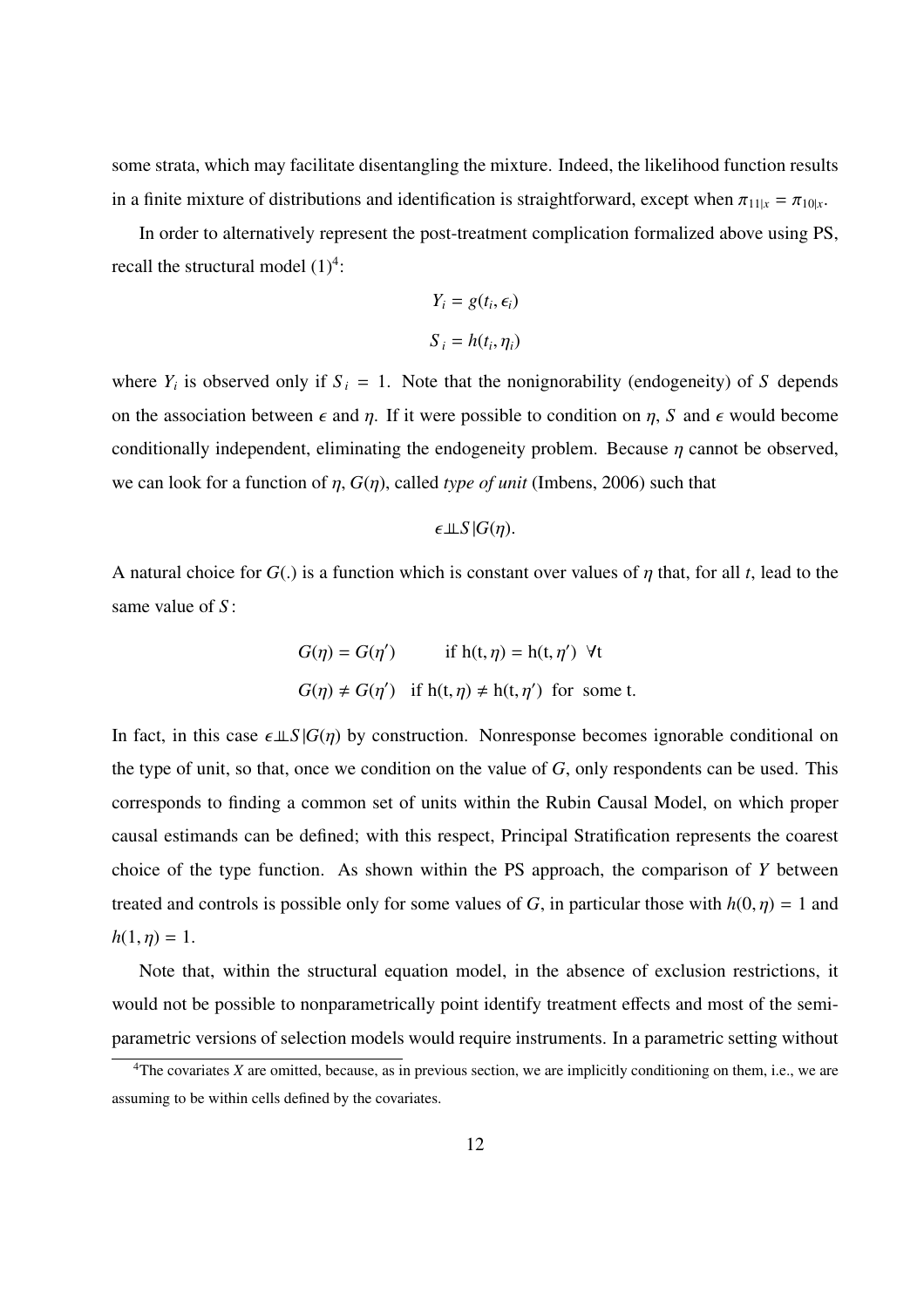IV, identification is achieved by joint normality (or by other parametric specification of the joint distribution), which is a stronger assumption than that required within the PS framework, where only the distributions of *Y* within strata must be parameterized. When specifying a mixture model, distributional assumptions do not usually involve the joint specification of a model for the outcome and the selection process, but rather refer to distributions for the outcome variables conditional on the strata. These distributions have explicit implications on the probability law of variables within observed groups, in terms of mixture distributions, so that the theory on mixture models can be exploited for both identification and specification testing<sup>5</sup>.

## 5 Identifying causal effect with nonignorable nonresponse on the outcome and an instrumental variable

As said in sections 3 and 4, the lack of nonparametric identification in the presence of endogenous selection is at least partially solved by introducing some exclusion restriction, i.e., by introducing a variable that may serve as an instrument for nonresponse. In what follows, we will consider the availability of an instrumental variable *Z*, that we will characterize, together with the related assumptions, in terms of its nature, whether it can be regarded as a) an additional intervention or b) as an additional post-treatment variable. Note that in an observational setting all the identifying hypotheses are assumed to hold conditional on the covariates; indeed in the IV literature methods to control for covariates have been introduced because "instruments may require conditioning on a set of covariates to be valid" (Abadie, 2003).

We will use PS in order to define meaningful subpopulations of units, to present identifying assumptions and estimands, although they will be also *translated* into the simultaneous equations framework.

First suppose that, in addition to treatment *T*, whose causal effect on *Y* is still our primary inter-

<sup>5</sup>Some simulation results are shown in an extended version of the paper and in Mealli, Pacini (2007), when parametric specifications are exploited to achieve identification. Simulations are aimed at studying the different performances of PS and parametric selection models together with their robustness.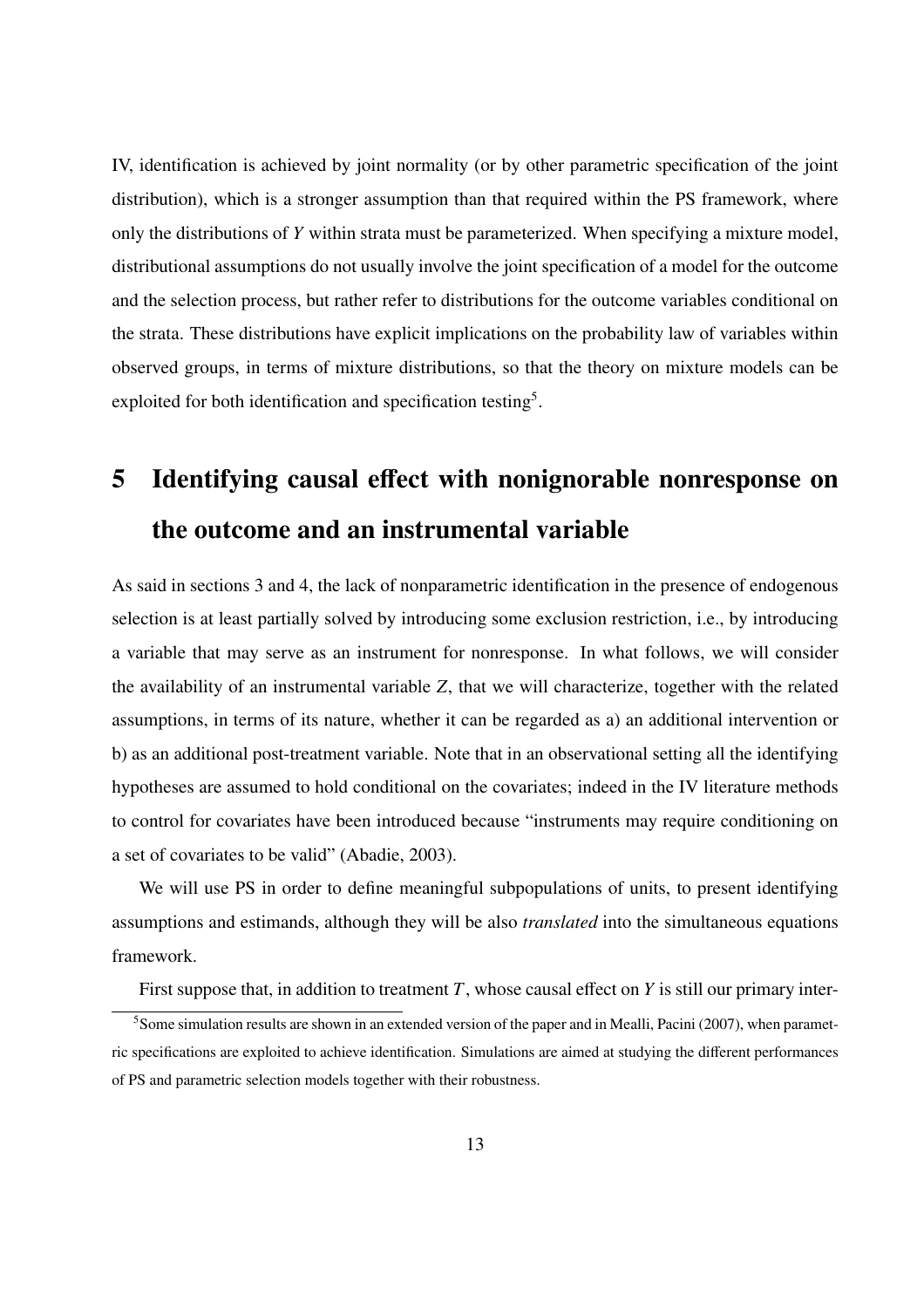est, units are exposed to an additional treatment which is, in a broad sense to be further specified, related to nonresponse *S* but unrelated to the outcome *Y*. In our example, suppose that several persons with a different job task may respond to the phone interview, and define *Z* the indicator variable which assumes value 1 if an employee responds and 0 if the owner responds.

Because now we have two binary treatments, *T* and *Z*, four potential outcomes can be defined for each post-treatment variable, *Y* and *S* in our case:  $S(t, z)$ ,  $Y(t, z)$  for  $t = 0, 1$  and  $z = 0, 1$ . Both treatments are assumed randomized conditional on a set of pre-treatment covariates (on which we implicitly condition) so that the following hypotheses hold:

*Assumption PS* 2 : *T*⊥⊥*S* (0, 0), *S* (0, 1), *S* (1, 0), *S* (1, 1), *Y*(0, 0), *Y*(0, 1), *Y*(1, 0), *Y*(1, 1)

*Assumption PS* 3 : *Z*⊥⊥*S* (0, 0), *S* (0, 1), *S* (1, 0), *S* (1, 1), *Y*(0, 0), *Y*(0, 1), *Y*(1, 0), *Y*(1, 1)

In order to characterize *Z* as an instrument, we impose the following exclusion-restriction type of assumption:

*Assumption PS* 4 :  $Y(0, 0) = Y(0, 1)$  and  $Y(1, 0) = Y(1, 1)$ 

which says that for beneficiaries, and for non beneficiaries, the value assumed by the instrument (i.e., the person who responds to the phone interview) is unrelated to the outcome (turnover).

Because the post-treatment response indicator is also binary, 16 principal strata can be defined, if no other restriction is imposed (see Table 3).

The specific selection problem with one instrument can be alternatively formalized in the simultaneous equations framework as follows:

$$
Y_i = g(t_i, \epsilon_i) \tag{3}
$$

$$
S_i = h(Z_i, t_i, \eta_i)
$$

where *Y* is observed only if  $S = 1$  and  $Y \perp S$ . The hypotheses concerning *Z* and *T* are stated as: *Assumption SM2* :  $T \perp ( \epsilon, \eta )$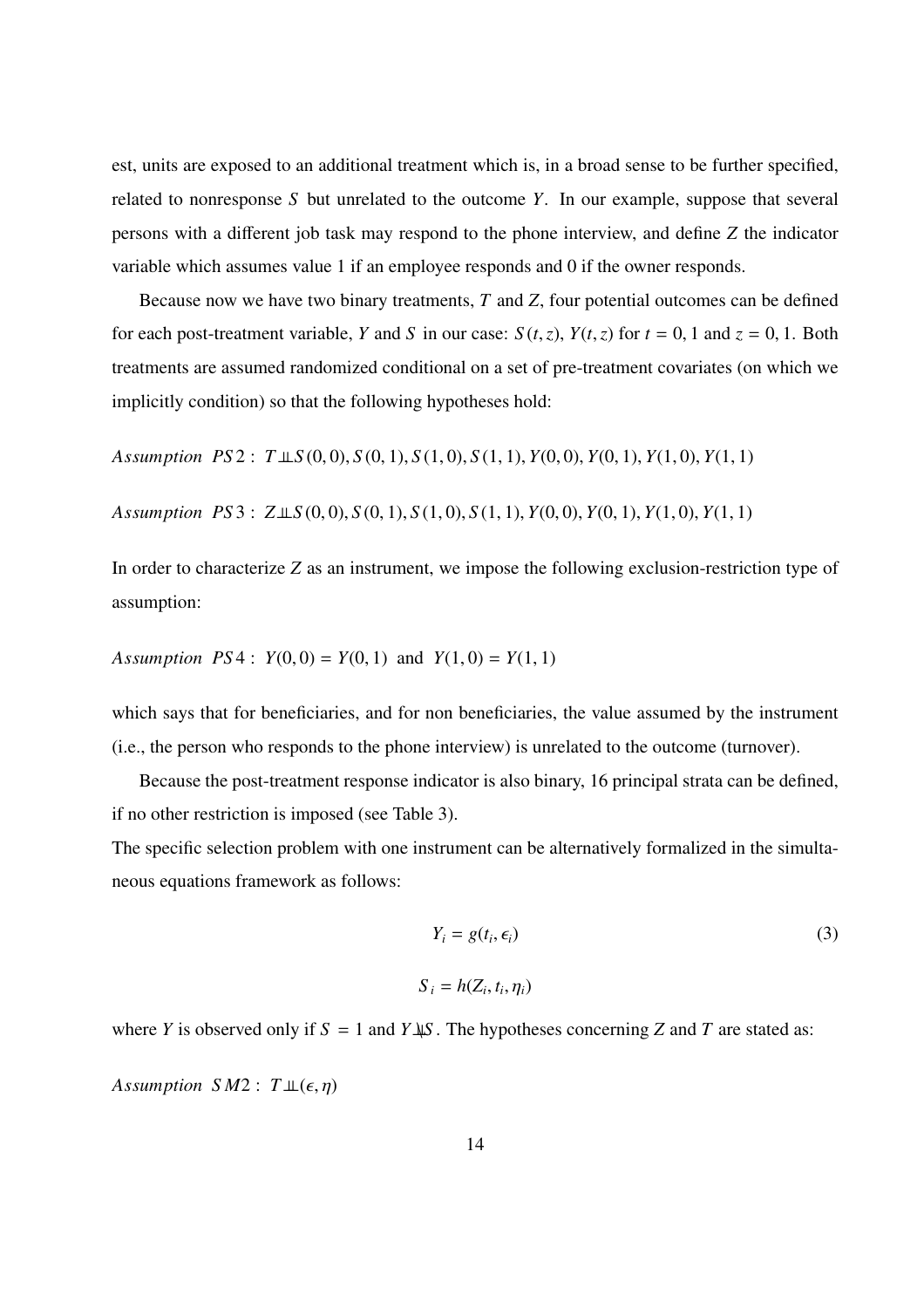| G                       | S(0,0)           | S(0,1)           | S(1,0)           | S(1,1)           |
|-------------------------|------------------|------------------|------------------|------------------|
| $\mathbf{1}$            | $\boldsymbol{0}$ | $\boldsymbol{0}$ | $\boldsymbol{0}$ | $\boldsymbol{0}$ |
| $\overline{c}$          | $\boldsymbol{0}$ | $\boldsymbol{0}$ | $\boldsymbol{0}$ | $\mathbf{1}$     |
| $\overline{\mathbf{3}}$ | $\boldsymbol{0}$ | $\boldsymbol{0}$ | $\mathbf{1}$     | $\boldsymbol{0}$ |
| $\overline{4}$          | $\boldsymbol{0}$ | $\boldsymbol{0}$ | $\mathbf{1}$     | $\mathbf{1}$     |
| 5                       | $\boldsymbol{0}$ | $\mathbf 1$      | $\boldsymbol{0}$ | $\boldsymbol{0}$ |
| 6                       | $\boldsymbol{0}$ | $\mathbf{1}$     | $\boldsymbol{0}$ | $\mathbf{1}$     |
| $\overline{7}$          | $\boldsymbol{0}$ | $\mathbf{1}$     | $\mathbf{1}$     | $\boldsymbol{0}$ |
| 8                       | $\boldsymbol{0}$ | $\mathbf 1$      | $\mathbf{1}$     | $\mathbf{1}$     |
| 9                       | $\mathbf{1}$     | $\boldsymbol{0}$ | $\boldsymbol{0}$ | $\boldsymbol{0}$ |
| 10                      | $\mathbf{1}$     | $\boldsymbol{0}$ | $\boldsymbol{0}$ | $\mathbf{1}$     |
| 11                      | $\mathbf{1}$     | $\boldsymbol{0}$ | $\mathbf{1}$     | $\boldsymbol{0}$ |
| 12                      | $\mathbf{1}$     | $\boldsymbol{0}$ | $\mathbf{1}$     | $\mathbf{1}$     |
| 13                      | $\mathbf{1}$     | $\mathbf 1$      | $\boldsymbol{0}$ | $\boldsymbol{0}$ |
| 14                      | $\mathbf{1}$     | $\mathbf{1}$     | $\boldsymbol{0}$ | $\mathbf{1}$     |
| 15                      | $\mathbf{1}$     | $\mathbf{1}$     | $\mathbf{1}$     | $\boldsymbol{0}$ |
| 16                      | $\mathbf 1$      | $\mathbf{1}$     | $\mathbf{1}$     | $\mathbf{1}$     |

Table 3: Principal strata with two binary treatments and a binary intermediate variable

*Assumption SM3* – 4 :  $Z \perp ( \epsilon, \eta ).$ 

Note that Assumption SM3-4 includes both the hypothesis of randomization (Ass. PS3) and the exclusion restriction (Ass. PS4). The classification of units in 16 strata can be retrieved in this framework by defining the type of unit function, *G*, such that:

$$
G(\eta) = G(\eta') \qquad \text{if } h(z, t, \eta) = h(z, t, \eta') \ \forall z, t
$$
  

$$
G(\eta) \neq G(\eta') \quad \text{if } h(z, t, \eta) \neq h(z, t, \eta') \text{ for some } z, t.
$$

Let's now analyze how the presence of an instrument can be exploited to achieve identification of some causal estimands. Using the potential outcome language, assume that the instrument is *perfect*, in the sense that, for certain level of the instrument *Z*, *S* is always equal to 1, i.e.: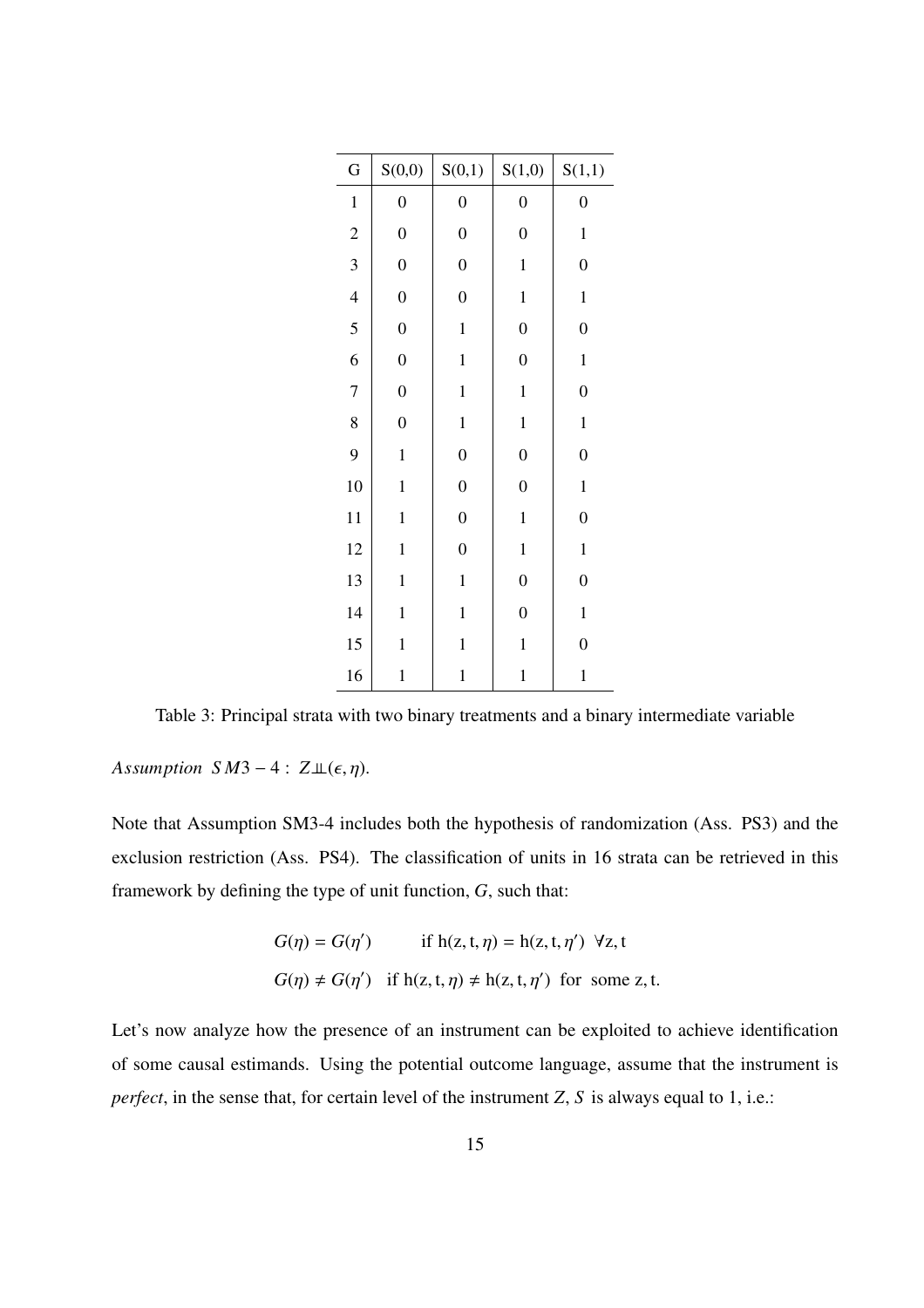*Assumption PS* 5 :  $S(0, 1) = 1$  and  $S(1, 1) = 1$ .

This additional assumption, which can be easily verified from the data $6$ , removes some of the strata  $(1 - 5,7,9 - 13,15)$ ; the remaining 4 strata (see Table 4) allows to point identify the marginal distribution of  $Y(T = 0)$  and  $Y(T = 1)$ , so that all estimands involving only these marginals, as the *AT E* (Average Treatment Effect), can be identified.

| G  | S(0,0) | S(0,1) | S(1,0)<br>$\mathsf{I}$ | S(1,1) |
|----|--------|--------|------------------------|--------|
| 6  | 0      |        | 0                      |        |
| 8  | 0      |        |                        |        |
| 14 |        |        | $\Omega$               |        |
| 16 |        |        |                        |        |

Table 4: Principal strata with two binary treatments and a binary intermediate variable, under Assumption PS5

Indeed, Assumption PS4 implies that  $f(Y(0, 1)) = f(Y(0, 0)) = f(Y(T = 0))$  and  $f(Y(1, 0)) =$  $f(Y(1, 1)) = f(Y(T = 1))$ . As we can see from Table 4,  $Y(0, 1)$  and  $Y(1, 1)$  can always be observed in all the four strata due to the *perfect* instrument assumption, so that  $f(Y(T = 0))$  and  $f(Y(T = 1))$ can be identified and estimate using observations where  $Z = 1$ .

The same result can be obtained following Manski (2003); the goal there is how to identify the marginal distribution of a variable which is subject to a nonignorable missing mechanism. This result turns out to be useful also in a causal inference framework where usually some features of the distribution of two variables, namely  $Y(T = 0)$  and  $Y(T = 1)$ , are of interest: the properties of the instrumental variable  $Z$  allow to estimate the two marginal distributions separately<sup>7</sup>.

Furthermore, note that, even if not stated precisely in the same terms, the use of a *key variable*,

<sup>6</sup>With this respect, note that one may choose or construct an instrumental variable having such a property.

<sup>&</sup>lt;sup>7</sup>Manski's result can be shown as follows. Suppose to have three variables  $Y, S$ , and  $Z$ , and suppose the distribution of *Y*,  $F(Y)$  is of interest. A random sample from the population is available, however *Y* is observed only if  $S = 1$ , and  $F(Y) \neq F(Y|S = 1)$ . The following conditional distributions can be estimated from observed data:  $F(Y, Z|S = 1)$ ,  $F(Z|S = 1)$ , and  $F(Z|S = 0)$ . Assuming that  $F(Y|Z) = F(Y)$  (exclusion restriction) and  $P(S = 1|Z = 1) = 1$  (*perfect* instrument),  $F(Y)$  can be identified.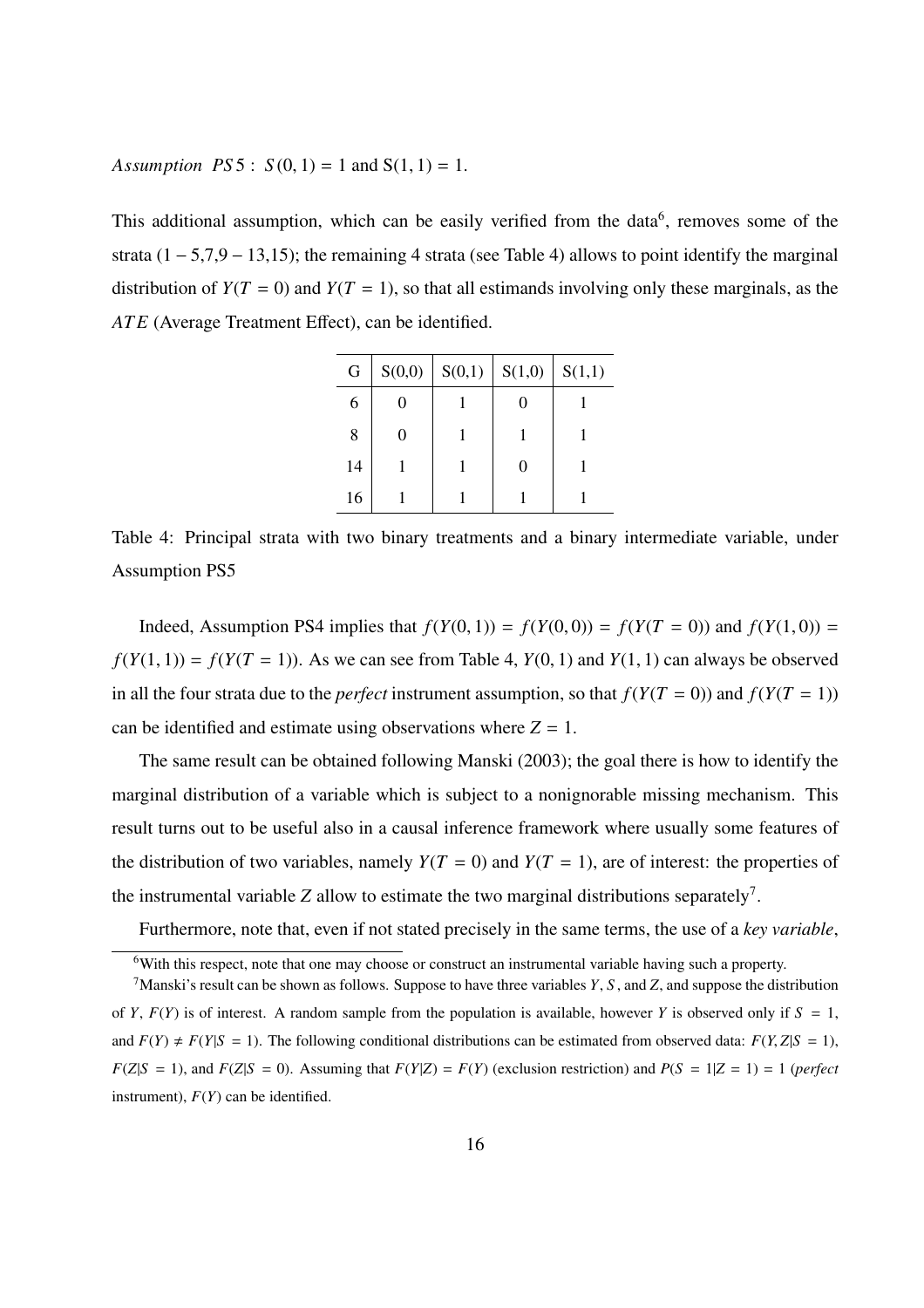with the same features of our *Z*, has been exploited by Frangakis et al. (2007) within a Principal Stratification Design, in order to draw valid inference for the marginal distribution of some input data nonignorably missing (missing due to death).

#### 5.1 Alternative structural assumptions

Finding or constructing an instrumental variable that, in addition to the exclusion restriction, is perfect in the sense of Assumption PS5 can be a difficult task and sometimes cannot be defendable empirically. Alternative identification assumptions can be stated as forms of monotonicity of *S* :

*Assumption PS* 6 :  $S(t, 0) \leq S(t, 1)$   $\forall t$ 

*Assumption PS* 7 :  $S(0, z) \le S(1, z)$   $\forall z$ .

Assumption PS6 is a weaker behavioral assumption than Assumption PS5 and relates to the response behaviour w.r.t. the instrument: for a fixed treatment level, units responding when  $Z = 0$ would respond also when  $Z = 1$ . Analogously, Assumption PS7 relates to the response behaviour w.r.t. the treatment: for a fixed value of the instrument, units responding when under control would respond also when treated. As far as the structural model is concerned, these monotonicity assumptions refer to a specific constraint on the function  $h(.)$  for fixed values of  $\eta$  (Imbens, 2006):

Assumption S M6: 
$$
h(t, 0, \eta) \le h(t, 1, \eta)
$$
  $\forall t, \forall \eta$   
Assumption S M7:  $h(0, z, \eta) \le h(1, z, \eta)$   $\forall z, \forall \eta$ .

The two assumptions imply the non-existence of some of the 16 strata in Table 3. As should be clear from Table 5, it is not possible to identify the proportions of the strata, except for the first and the last ones<sup>8</sup>. Analogously, only for the last stratum we can estimate the distribution of  $Y(T = 0)$ , because the distribution of  $Y(T = 0, Z = 0)$  is identified and is equal to  $Y(T = 0, Z = 1)$ , thank to

 $8$ Note, in fact, that the proportion of stratum 0000 can be estimated by the proportion of non-respondents within the observed group where  $T = 1$  and  $Z = 1$ ; whereas the proportion of stratum 1111 can be estimated by the proportion of respondents within the observed group where  $T = 0$  and  $Z = 0$ .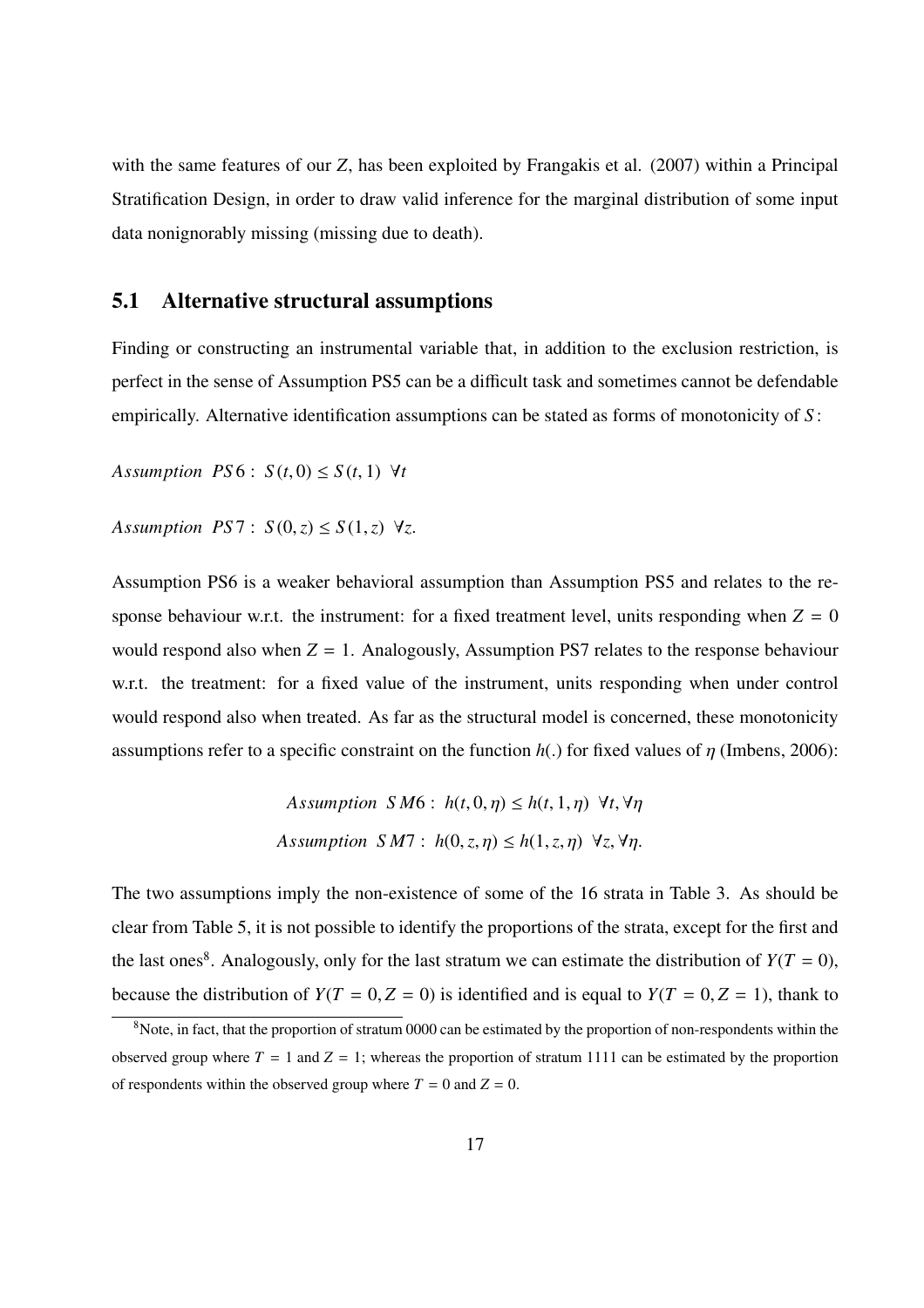| G              | S(0,0) | S(0,1)           | S(1,0)   | S(1,1) |
|----------------|--------|------------------|----------|--------|
| 1              |        | 0                | $\Omega$ | 0      |
| $\overline{2}$ | 0      | $\boldsymbol{0}$ | 0        |        |
| 4              | 0      | 0                |          |        |
| 6              | 0      |                  | 0        |        |
| 8              |        |                  |          |        |
| 16             |        |                  |          |        |

Table 5: Principal strata with two binary treatments and a binary intermediate variable, under Assumptions PS6 and PS7

the exclusion restriction (Ass. PS4). Additional assumptions are required in order to either reduce the number of strata or state the equivalence of the distribution of *Y* across some strata.

Here we propose the following set of identifying assumptions:

#### *Assumption PS* 8 : Stratum 0001 does not exists

which states that it is not possible to react to the instrument only if treated: if one reacts under treatment, the same must be true under control.

*Assumption PS* 9 :  $Y(1,0)\perp S(1,0)|S(0,0) = 0, S(0,1) = 1, S(1,1) = 1$ 

which assumes the (latent) ignorability of nonresponse for a union of strata, having the same response behaviour for all the combinations of values of *Z* and *T* but one. Under previous assumptions, this amounts to state that the distribution of *Y*(1, 0) is the same within stratum 6 or 8.

We will now show that, under previously stated assumptions (PS1-PS4 and PS6-PS9), one can identify and estimate the causal effect of *T* on a specific subset of units, namely those *reacting to* the instrument under control and/or under treatment, which are precisely strata 6 and 8<sup>9</sup>.

First of all, note that we are now left with 5 strata  $(G = 1, 4, 6, 8, 16)$ ; there are thus 4 free <sup>9</sup>The same estimator estimates the effect only for latent stratum 6 if we assume  $Y(0, 1) \perp S(1, 0) | S(0, 0) =$  $0, S(0, 1) = 1, S(1, 1) = 1$  instead of PS9.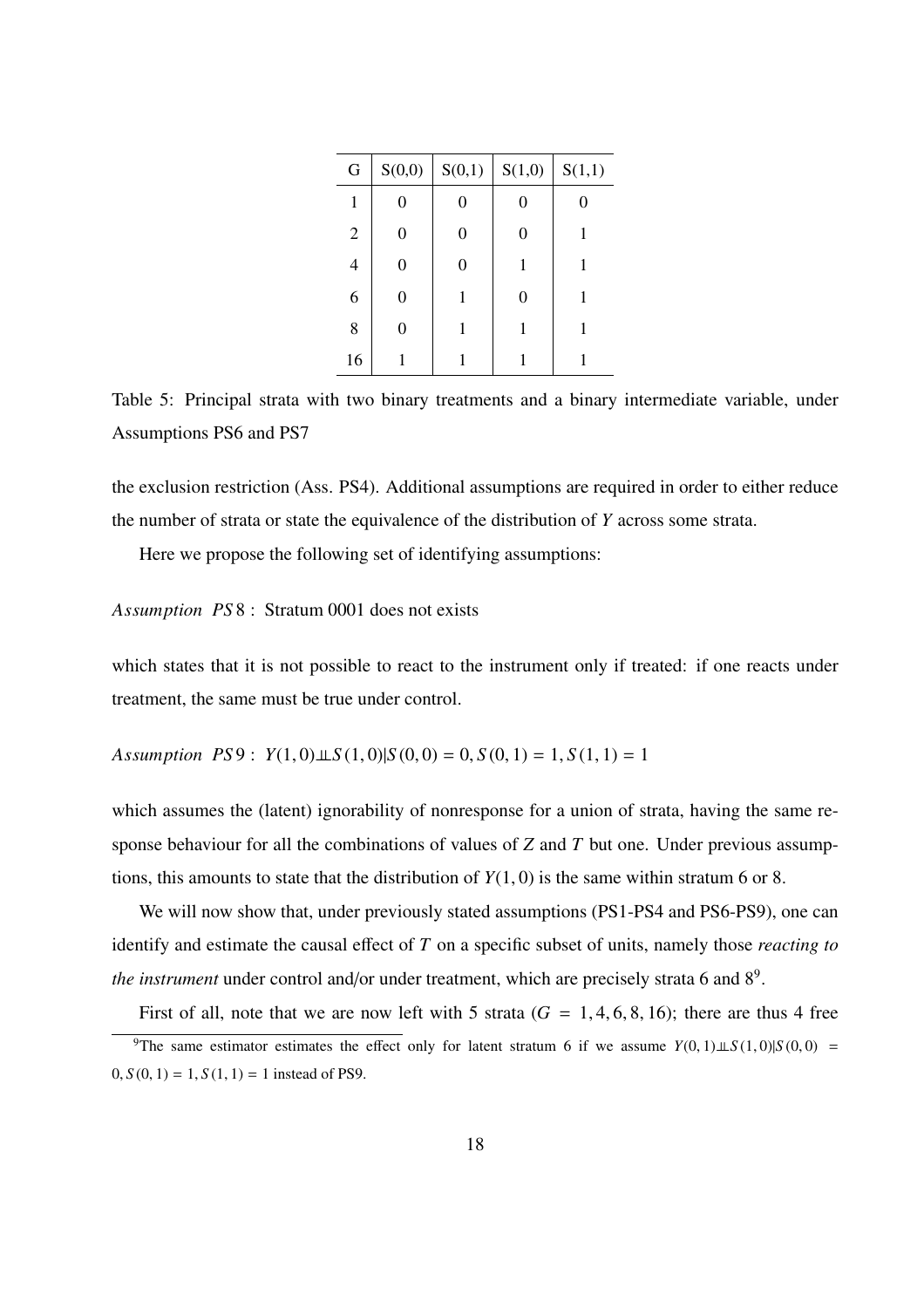of variation strata proportions to be estimated ( $\pi_4$ ,  $\pi_6$ ,  $\pi_8$ ,  $\pi_{16}$ ). These can indeed be identified because we have 4 sampling response proportions ( $\hat{p}(S = 1|T = 1, Z = 1)$ ,  $\hat{p}(S = 1|T = 0, Z = 0)$ ),  $\hat{p}(S = 1|T = 0, Z = 1)$ ,  $\hat{p}(S = 1|T = 1, Z = 0)$ ; estimation can be performed by a method of moment strategy, i.e. equating empirical and theoretical proportions (e.g.,  $\hat{p}(S = 1|T = 1, Z = 1)$ )  $\pi_4 + \pi_6 + \pi_8 + \pi_{16}$ .

For sake of simplicity, from now on we focus on the estimation of means and thus on Average Treatment Effects. Under control we can estimate the following mean  $\bar{Y}(t, z|S = 1)$ , where  $\bar{Y}(0, 1|S = 1)$  is the mean of *Y* for respondents with  $T = t$  and  $Z = z$ , which can be written as

$$
\frac{\bar{Y}(0,1|G=6)\pi_6+\bar{Y}(0,1|G=8)\pi_8+\bar{Y}(0,1|G=16)\pi_{16}}{\pi_6+\pi_8+\pi_{16}}.
$$

We can also estimate  $\bar{Y}(0, 0|S = 1)$ , which is equal to  $\bar{Y}(0, 0|G = 16)$  and also to, by the exclusion restriction,  $\bar{Y}(0, 1|G = 16)$ . By estimating these quantities and the strata proportions, we can, by difference, obtain an estimate of  $\bar{Y}(0, 1|G = 6)\pi_6 + \bar{Y}(0, 1|G = 8)\pi_8$ .

Similarly, under treatment we can estimate the following means:

$$
\bar{Y}(1,0|S=1) = \frac{\bar{Y}(1,0|G=4)\pi_4 + \bar{Y}(1,0|G=8)\pi_8 + \bar{Y}(1,0|G=16)\pi_{16}}{\pi_4 + \pi_8 + \pi_{16}}
$$

and  $\bar{Y}(1, 1|S = 1) =$ 

$$
\frac{\bar{Y}(1,1|G=4)\pi_4 + \bar{Y}(1,1|G=8)\pi_8 + \bar{Y}(1,1|G=6)\pi_6 + \bar{Y}(1,1|G=16)\pi_{16}}{\pi_4 + \pi_6 + \pi_8 + \pi_{16}}
$$

which, by Assumption 9, is equal to:

$$
\frac{\bar{Y}(1,1|G=4)\pi_4 + \bar{Y}(1,1|G=8)(\pi_8+\pi_6) + \bar{Y}(1,1|G=16)\pi_{16}}{\pi_4+\pi_6+\pi_8+\pi_{16}}.
$$

By difference, we can now obtain an estimate of  $\bar{Y}(1, 1|G = 8)$  which can be contrasted to

$$
\frac{\bar{Y}(0,1|G=6)\pi_6 + \bar{Y}(0,1|G=8)\pi_8}{\pi_6 + \pi_8}
$$

to obtain an estimate of the average causal effect of *T* within strata 6 and 8 (i.e, for units reacting to the instrument),  $E[Y(T = 1) - Y(T = 0)|G ∈ {6, 8}]$ :

$$
\frac{\hat{\bar{Y}}(1,1|S=1) \cdot (\hat{\pi}_4 + \hat{\pi}_6 + \hat{\pi}_8 + \hat{\pi}_{16}) - \hat{\bar{Y}}(1,0|S=1) \cdot (\hat{\pi}_4 + \hat{\pi}_8 + \hat{\pi}_{16})}{\hat{\pi}_6}
$$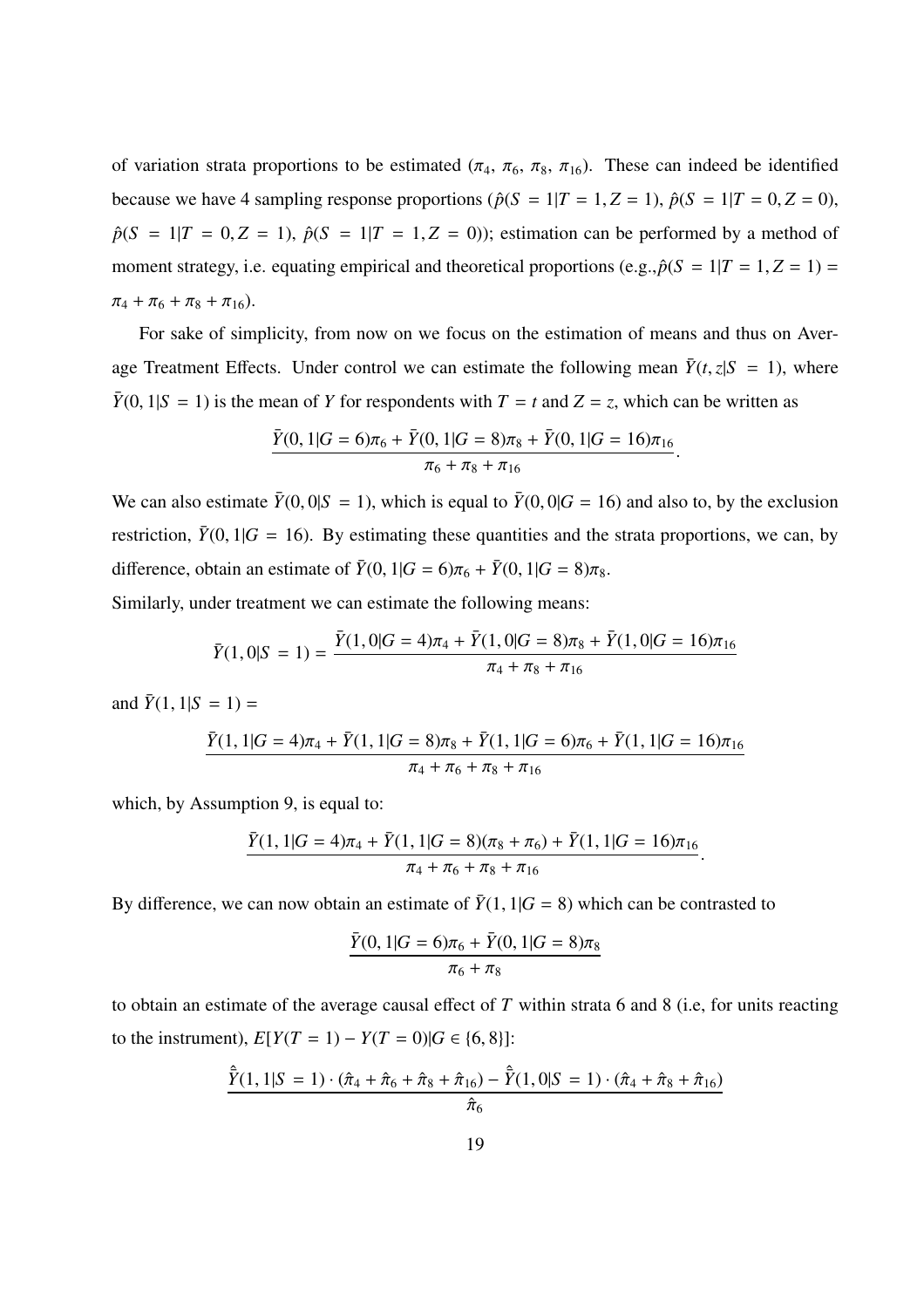$$
-\frac{\hat{\bar{Y}}(0,1|S=1) \cdot (\hat{\pi}_6 + \hat{\pi}_8 + \hat{\pi}_{16}) - \hat{\bar{Y}}(0,0|S=1) \cdot \hat{\pi}_{16}}{\hat{\pi}_6 + \hat{\pi}_8}
$$

where  $\hat{Y}(t, z | S = 1)$  is the sample average of  $\bar{Y}$  for respondents with treatment  $T = t$  and instrument  $Z = z$ .

Assumptions PS8 and PS9 may find a correspondence in terms of assumptions within the structural model approach. However, the assumptions would translate into specific constraints on the values of  $h(.)$  and specific conditional independence hypotheses between  $\eta$  and  $\epsilon$  that would not have a natural behavioral interpretation in this framework and would, thus, not easily suggested.

An assumption which could be an alternative to Assumption PS8, with a proper meaning within the structural approach, is a sort of monotonicity of  $h(.)$  w.r.t.  $\eta$ :

*Assumption*  $SM8: h(t, z, \eta) \leq h(t, z, \eta') \ \forall t, z, \ \eta \leq \eta'.$ 

Within the Principal Stratification framework this would be equivalent to introduce a *natural* ordering of the strata and eliminate the strata contradicting the order; for example, in Table 4 strata 4 and 6 could not simultaneously exist. Supposing that stratum 6 does not exist and formulating Assumption PS9 as  $Y(1, 0) \perp S(1, 0)|S(0, 0)| = 0$ ,  $S(0, 1) = 0$ ,  $S(1, 1) = 1$ , it could be easily shown that identification is now achieved for the causal effect of *T* for strata 8 and 16, i.e, for *the always respondents and the units reacting to the instrument under control*. In this case the estimator is equal to:

$$
\hat{E}[Y(T = 1) - Y(T = 0)|G \in \{8, 16\}] =
$$
\n
$$
\frac{\hat{\bar{Y}}(1,0|S = 1) \cdot (\hat{\pi}_4 + \hat{\pi}_8 + \hat{\pi}_{16}) - [\hat{\bar{Y}}(1,1|S = 1) \cdot (\hat{\pi}_2 + \hat{\pi}_4 + \hat{\pi}_8 + \hat{\pi}_{16}) - \hat{\bar{Y}}(1,0|S = 1) \cdot (\hat{\pi}_4 + \hat{\pi}_8 + \hat{\pi}_{16})] \cdot \frac{\hat{\pi}_4}{\hat{\pi}_2}
$$
\n
$$
\hat{\pi}_8 + \hat{\pi}_{16}
$$

$$
-\hat{\bar{Y}}(0,1|S=1).
$$

Alternatively, supposing that stratum 4 does not exist and formulating Assumption PS9 as *Y*(0, 0)⊥  $S(0,0)|S(1,0) = 1, S(0,1) = 1, S(1,1) = 1$ , identification is again achieved for the causal effect of *T* for strata 8 and 16, but the estimator in this case simply:

$$
\hat{\bar{Y}}(1,0|S=1) - \hat{\bar{Y}}(0,0|S=1).
$$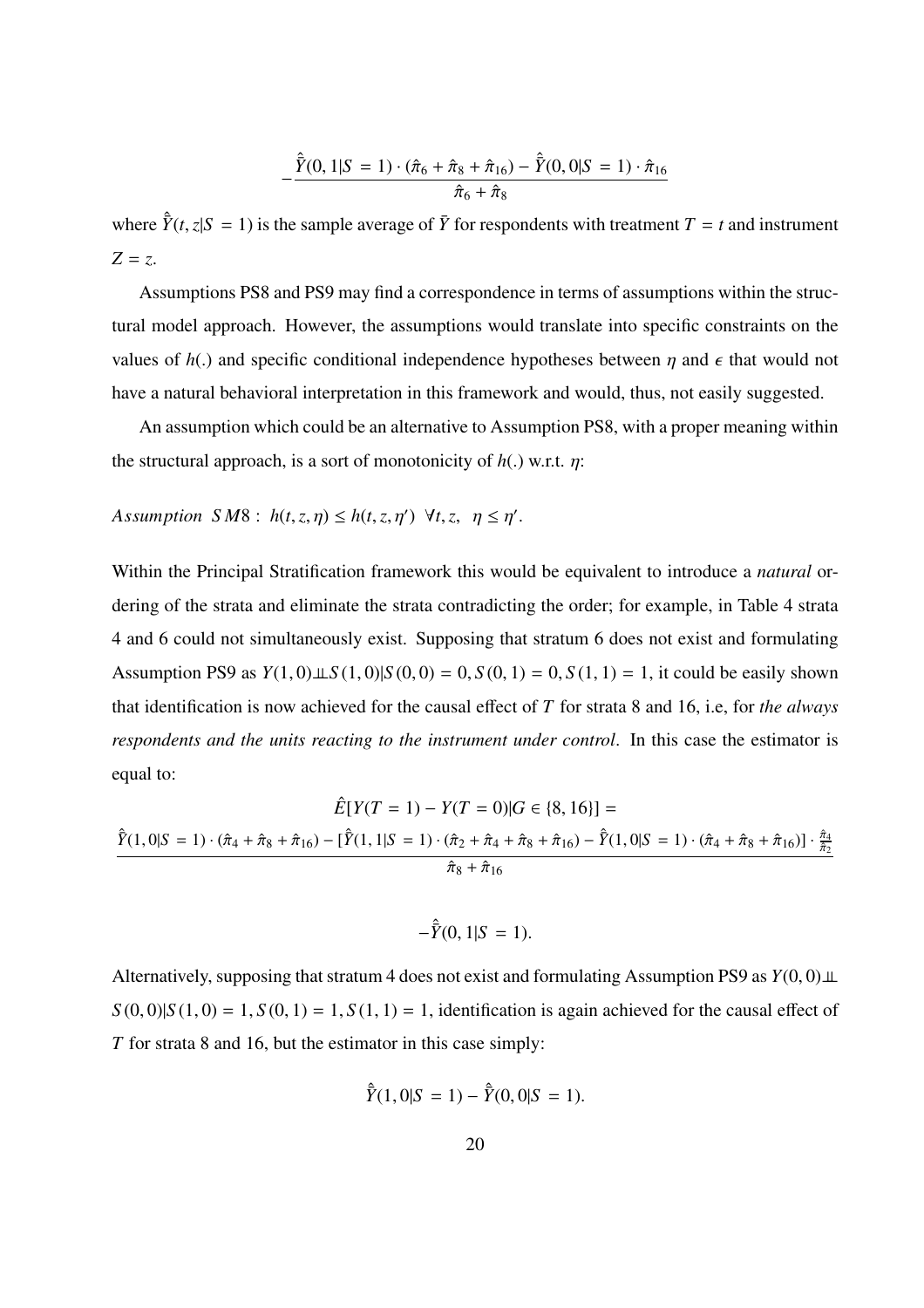Choosing between Assumption PS8 and SM8 is a subject matter; it can be also suggested by the data. Indeed, as well known in a causal inference problem, the identification strategy depends on the plausibility of the assumptions with respect to the specific empirical context.

#### 5.2 Alternative assumptions for the instrument

So far, the instrument *Z* has been considered as an additional treatment, which is thus subject to assume any possible value, and its value could be under the control of an experimenter (see Rubin, 2004, and related discussion).

Consider now *Z* as an additional post-treatment variable, that precedes nonresponse and can be added to the other potential outcome variables. Because we now have only one binary treatment, *T*, two potential outcomes can be defined for each post-treatment variable, *Z*, *S* , and *Y*: *Z*(*t*),  $S(t)$ ,  $Y(t)$  for  $t = 0, 1$ . The treatment is assumed randomized conditional on a set of pre-treatment covariates (on which we implicitly condition) so that the following hypothesis hold:

*Assumption PS* 10 : *T*⊥*Z*(0), *Z*(1), *S*(0), *S*(1), *Y*(0), *Y*(1).

In order to characterize *Z* as an instrument, we impose the following exclusion-restriction type of assumption:

*Assumption PS* 11 :  $Y(0) \perp Z(0)$  and  $Y(1) \perp Z(1)$ .

Principal strata are now defined as the joint value of the 4 intermediate potential variables (*Z*(0),  $Z(1)$ ,  $S(0)$ , and  $S(1)$ ) as shown in Table 6.

The specific selection problem with one instrument can be alternatively formalized in the simultaneous equations framework as follows:

$$
Y_i = g(t_i, \epsilon_i)
$$
\n
$$
S_i = h(Z_i, t_i, \eta_i)
$$
\n
$$
Z_i = m(t_i, v_i)
$$
\n
$$
(4)
$$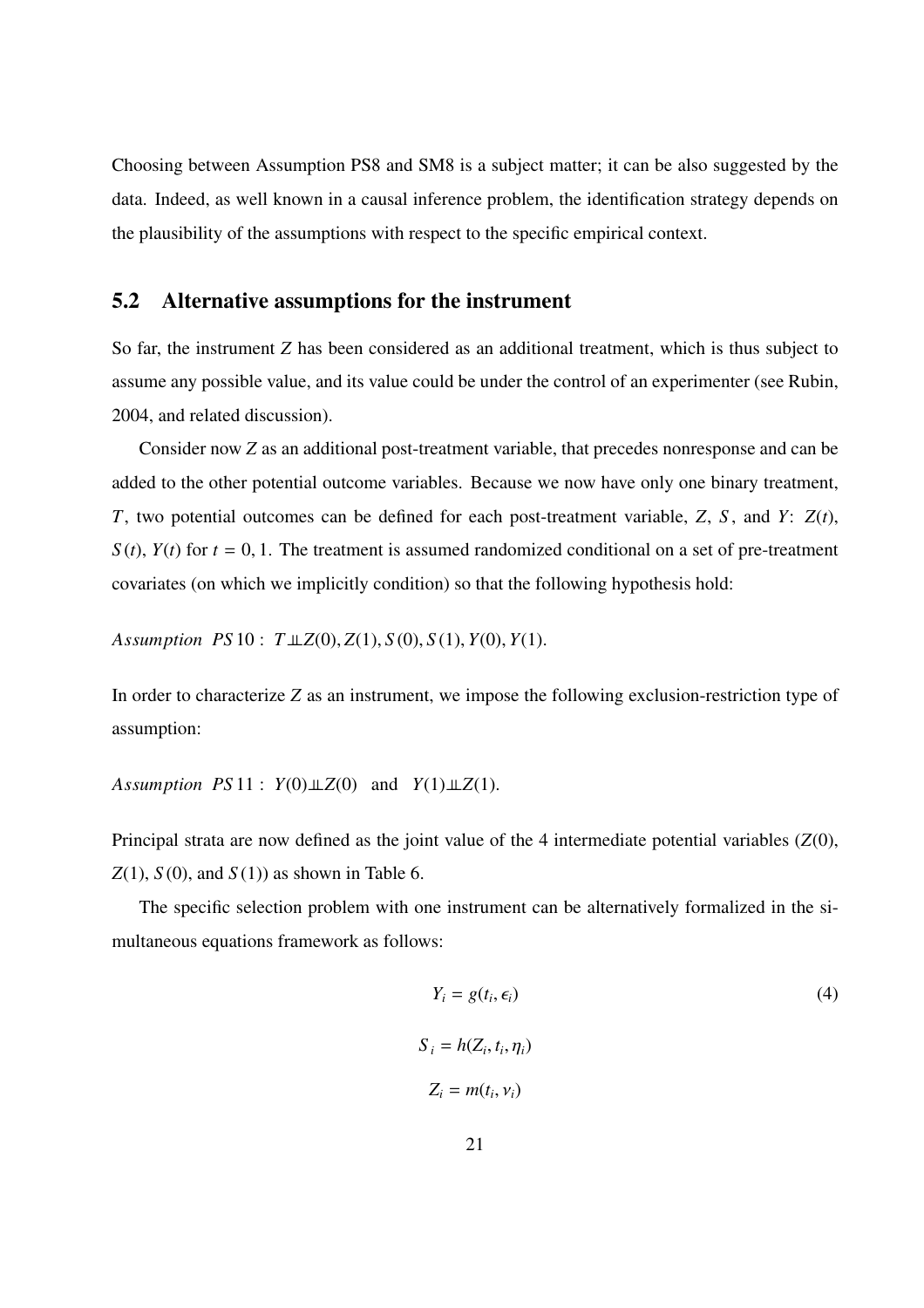| G              | Z(0)             | Z(1)             | S(0)             | S(1)             |
|----------------|------------------|------------------|------------------|------------------|
| $\mathbf{1}$   | $\boldsymbol{0}$ | $\boldsymbol{0}$ | $\boldsymbol{0}$ | $\overline{0}$   |
| $\overline{c}$ | $\boldsymbol{0}$ | $\boldsymbol{0}$ | $\boldsymbol{0}$ | $\mathbf{1}$     |
| 3              | $\boldsymbol{0}$ | $\boldsymbol{0}$ | $\mathbf{1}$     | $\overline{0}$   |
| $\overline{4}$ | $\boldsymbol{0}$ | $\boldsymbol{0}$ | $\mathbf{1}$     | $\mathbf{1}$     |
| 5              | $\boldsymbol{0}$ | $\mathbf{1}$     | $\boldsymbol{0}$ | $\overline{0}$   |
| 6              | $\boldsymbol{0}$ | $\mathbf{1}$     | $\boldsymbol{0}$ | $\mathbf{1}$     |
| $\overline{7}$ | $\boldsymbol{0}$ | $\mathbf{1}$     | $\mathbf{1}$     | $\boldsymbol{0}$ |
| 8              | $\overline{0}$   | $\mathbf{1}$     | $\mathbf{1}$     | $\mathbf{1}$     |
| 9              | $\mathbf{1}$     | $\boldsymbol{0}$ | $\boldsymbol{0}$ | $\boldsymbol{0}$ |
| 10             | $\mathbf{1}$     | $\boldsymbol{0}$ | $\boldsymbol{0}$ | $\mathbf{1}$     |
| 11             | $\mathbf{1}$     | $\boldsymbol{0}$ | $\mathbf{1}$     | $\overline{0}$   |
| 12             | $\mathbf{1}$     | $\overline{0}$   | $\mathbf{1}$     | $\mathbf{1}$     |
| 13             | $\mathbf{1}$     | $\mathbf{1}$     | $\boldsymbol{0}$ | $\overline{0}$   |
| 14             | $\mathbf{1}$     | $\mathbf{1}$     | $\boldsymbol{0}$ | $\mathbf{1}$     |
| 15             | $\mathbf{1}$     | $\mathbf{1}$     | $\mathbf{1}$     | $\overline{0}$   |
| 16             | $\mathbf{1}$     | $\mathbf{1}$     | $\mathbf{1}$     | $\mathbf{1}$     |

Table 6: Principal strata with one binary treatments and two binary intermediate variables where *Y* is observed only if  $S = 1$  and  $Y \downarrow S$ . The hypotheses concerning *Z* and *T* are stated as: *Assumption SM10 : T* $\mathcal{L}(\epsilon, \eta, \nu)$ 

*Assumption SM11* :  $Z\perp\!\!\!\perp(\epsilon)$ .

Note that Assumption SM11 corresponds to the exclusion restriction (Ass. PS11). The new classification of units in 16 strata can be retrieved by defining the type of unit function, *G*, such that:

$$
G(\eta, v) = G(\eta', v') \qquad \text{if } h(z, t, \eta) = h(z, t, \eta') \text{ and } m(t, v) = m(t, v') \forall z, t
$$
  

$$
G(\eta, v) \neq G(\eta', v') \quad \text{if } h(z, t, \eta) \neq h(z, t, \eta') \text{ or } m(t, v) \neq m(t, v') \text{ for some } z, t
$$

Some identifying assumptions are required in order to exploit the information gathered from the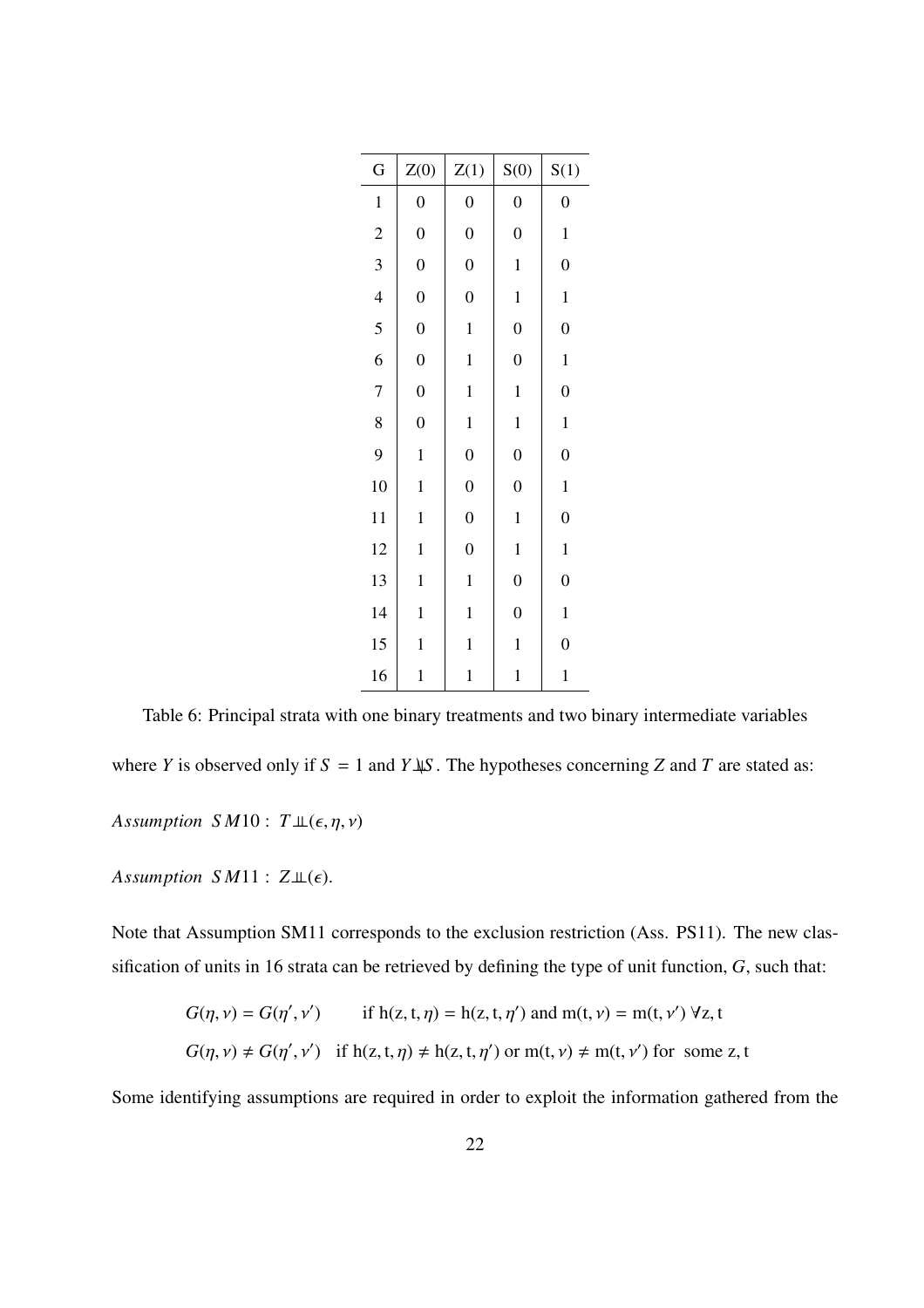instrument. The first one is again a monotonicity hypothesis of the instrument with respect to the treatment:

*Assumption PS*  $12 : Z(0) \leq Z(1)$ 

which eliminates strata 9 to 12 and can be alternatively stated in terms of the structural model as follows:

*Assumption SM12 :*  $m(0, v) \leq m(1, v) \ \forall v$ *.* 

An additional identifying assumption, concerning the response behavior, is a type of latent ignorability (Frangakis, Rubin 1999):

*Assumption PS* 13 :  $Y(0) \perp S(0) | Z(0) = k$ ,  $Z(1) = h \forall h, k$ ;  $Y(1) \perp S(1) | Z(0) = k$ ,  $Z(1) = h \forall h, k$ .

which states that, within strata defined only by the joint values of the two potential outcomes *Z*(0) and *Z*(1), nonresponse is ignorable.

For model (4), the following condition holds by contruction,  $\epsilon \perp S |G(\eta, v)$ ; while latent ignorability can be formalized by defining a type of unit function such that:

$$
G(v) = G(v') \qquad \text{if } m(t, v) = m(t, v') \, \forall t
$$
  

$$
G(v) \neq G(v') \quad \text{if } m(t, v) \neq m(t, v') \text{ for some } t
$$

and assuming:

Assumption 
$$
S M13 : \epsilon \perp S | G(v)
$$
.

Assumption PS13 states that, within strata defined only by the two potential values of the instrument *Z*, the nonresponse mechanism is ignorable, so that, if we could observe both values of *Z*, given those values the distribution of *Y* among respondents and nonrespondents would be the same. Note that the conditioning that induces independence between outcome and nonresponse is neither on  $\nu$  (in the structural setting), nor on the observed values of *Z*, say  $Z(t_i)$ , but rather on specific subsets of values of  $\nu$ , i.e., on the joint values of  $Z(0)$  and  $Z(1)$ .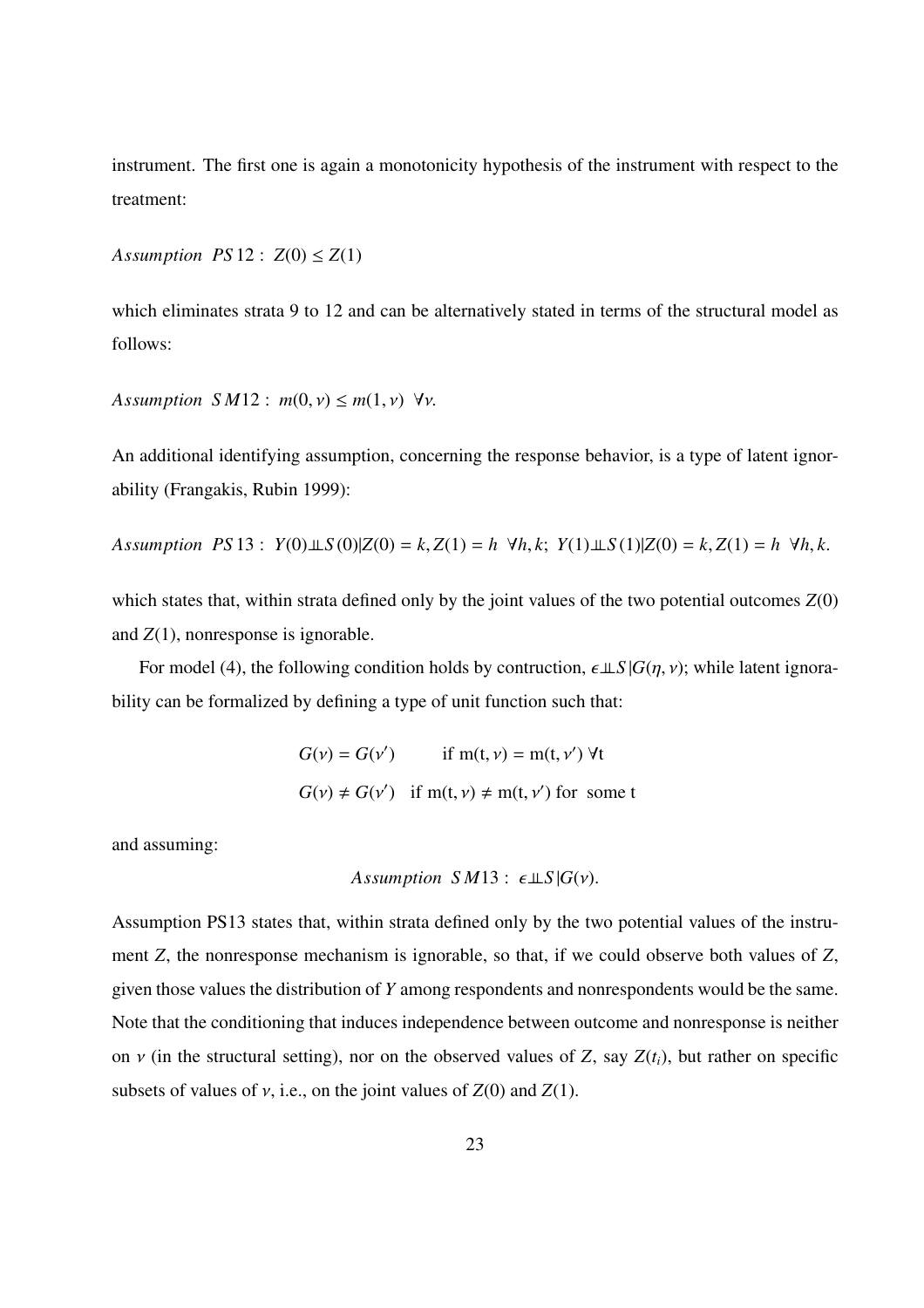Indeed, conditional independence given  $\nu$ , together with Assumption SM11, would also imply marginal independence of  $\epsilon$  and *S*, so that Assumption PS13 would correspond to an assumption of (not latent) ignorable nonresponse, thus removing the motivating complication of nonignorabil $ity^{10}$ .

If assumption PS13 holds, we can then concentrate only on the 3 latent strata defined by *Z*. To show how these assumptions allow identifiability of a properly defined causal effect, consider the following equality:

$$
f(Y(1)|Z(1) = 0, S(1) = 1) = f(Y(1)|Z(1) = 0, Z(0) = 0, S(1) = 1)
$$

which holds because Assumption PS12 implies that if  $Z(1) = 0$  then  $Z(0) = 0$ . By Assumptions PS13 and PS11 we also have:

$$
f(Y(1)|Z(1) = 0, Z(0) = 0, S(1) = 1) = f(Y(1)|Z(1) = 0, Z(0) = 0)
$$

$$
= f(Y(1)|Z(1) = 0) = f(Y(1)).
$$

The last two equalities show that respondents with  $Z(1) = 0$  can be used to estimate  $f(Y(1))$ . Analogously, respondents with  $Z(0) = 1$  can be used to estimate  $f(Y(0))$ . So, focussing on the average causal effect, an estimator of  $E[Y(1) - Y(0)]$  is the following:

$$
\hat{\bar{Y}}(1|Z=0, S=1) - \hat{\bar{Y}}(0|Z=1, S=1).
$$

A numerical example is presented in the Appendix, which shows how the different assumptions may coexist and how identification is achieved.

### 6 Empirical illustration

We analyze a small intervention in the form of financial aids to Tuscan small and medium handicraft enterprises. In the framework of the Programs for the Development of Crafts in Tuscany (Regional Law n. 36, 4/4/95), we consider the effects of interest-relief grants on investments (PSA

<sup>&</sup>lt;sup>10</sup>Note that  $\epsilon \perp S | v \equiv \epsilon \perp n | v$  and  $Z \perp \epsilon \equiv v \perp \epsilon$ ; so assuming  $\epsilon \perp n | v$ , together with  $v \perp \epsilon$ , implies  $\epsilon \perp n$  (Dawid, 1979).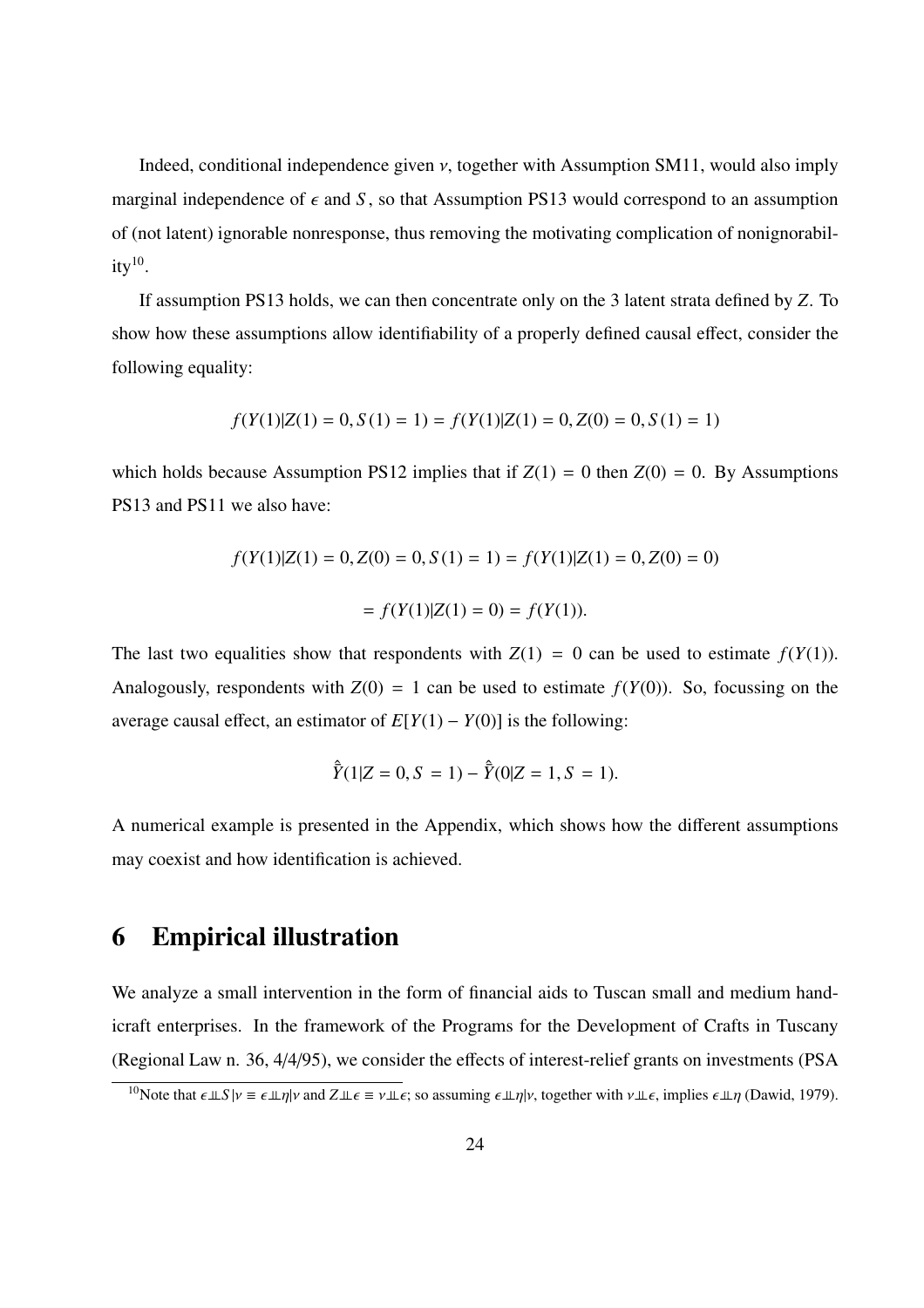2001-2002), delivered in years 2001 and 2002, on turnover in year 2005. Data are obtained by integrating different data sources: administrative archives (ASIA, 2001-2004; IRAP, 2001-2003), data on firms receiving aids collected by ArtigianCredito, and data from an "ad hoc" survey (Mauro, Mattei, 2007). The survey was conducted in order to gather additional information on firms not contained in administrative archives, in particular outcome variables on firms'performances (turnover, number of employees, production innovation). The survey was designed using propensity score matching (Rubin, 2001), in order to select a sample of firms not receiving aids (controls) as similar as possible to treated firms. Evidence on the effect of the program on some dimensions of firms' performances, not affected by missingness, such as the number of employees, suggests that the effect is negligible (Mauro, Mattei, 2007). This result is not surprising, given the limited amount of investments (50000 euros on average) and an interest relief of approximately 5% of the investment. Turnover might be a variable more sensitive to such an intervention, which is however affected by a high degree of nonresponse. We consider a subsample consisting of 101 treated firms and 101 controls: the sample of controls was constructed using nearest neighbor propensity score matching and resulted in a sample of firms with the same distribution of pre-treatment covariates as the sample of treated firms. There is some evidence that nonresponse may be nonignorable: nonresponse is in fact highly correlated with pre-treatment turnover, so we may suspect that it is the same with post-treatment turnover, even conditional on observed covariates. In order to estimate the program effect in the presence on nonresponse, we exploit the variable *Z*, the indicator variable which assumes value 1 if an employee responds to the phone interview and 0 if the owner responds, as an instrument for nonresponse. In Table 7, the relevant sample quantities are reported: the chosen instrument does play a role in determining nonresponse, in particular under control ( $\hat{p}(S = 1|T = 0, Z = 1) > \hat{p}(S = 1|T = 0, Z = 0)$ ). Moreover, monotonicity of nonresponse with respect to both the treatment and the instrument is not contradicted by the data.

The way sample averages  $\hat{Y}(T, Z|S = 1)$  are used to obtain an estimate of some causal effect depends on the causal estimand and the additional identifying assumptions, in particular those related to the nonexistence of some strata. In Table 8 we report the estimated strata proportions under different identifying assumptions. In all the configurations considered, the sample proportions sug-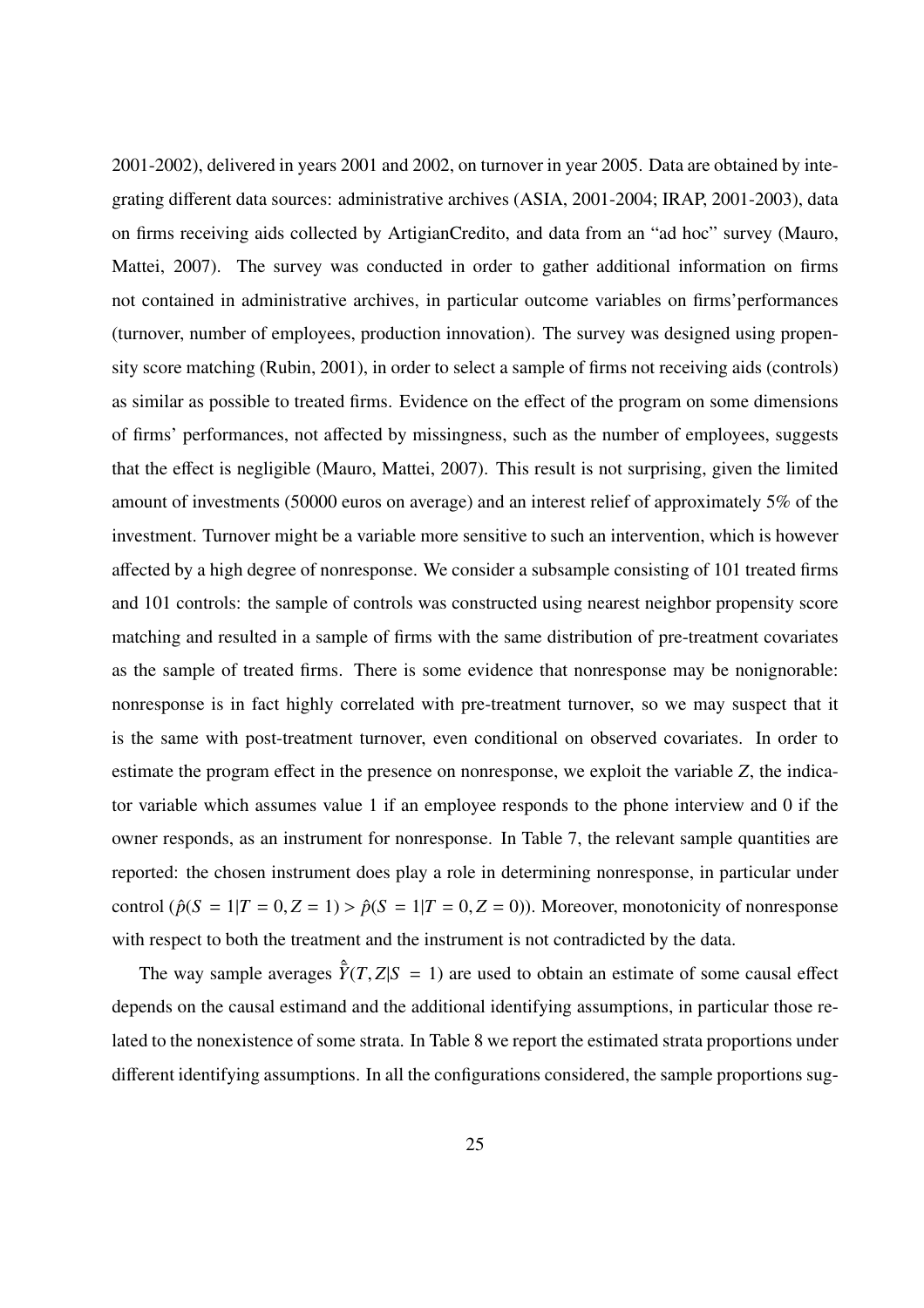| $\hat{Y}(T = 0 S = 1)$          | 414078 |
|---------------------------------|--------|
| $\hat{\bar{Y}}(T=1 S=1)$        | 451132 |
| Diff                            | 37054  |
| $\bar{Y}(T = 0, Z = 0 S = 1)$   | 362273 |
| $\hat{\bar{Y}}(T=1, Z=0 S=1)$   | 416327 |
| $\hat{Y}(T = 0, Z = 1 S = 1)$   | 676554 |
| $\hat{Y}(T = 1, Z = 1 S = 1)$   | 686734 |
| $\hat{p}(S = 1 T = 1, Z = 1)$   | 0.722  |
| $\hat{p}(S = 1   T = 1, Z = 0)$ | 0.710  |
| $\hat{p}(S = 1 T = 0, Z = 1)$   | 0.714  |
| $\hat{p}(S = 1 T = 0, Z = 0)$   | 0.628  |

Table 7: Relevant sample quantities: *Y* is 2005 turnover in euros, *T* is the program indicator, *Z* is the instrumental variable and *S* is the response indicator

gest that stratum 4 does not exist or is negligible, while data are consistent with the existence of strata 2 and 6.

We therefore estimate the average effect in strata  $G \in \{8, 16\}$  under the assumptions PS1-PS4, **PS6-PS7**, nonexistence of stratum 0011 and  $Y(0, 0)$ ⊥  $S(0, 0)$ | $S(1, 0) = 1$ ,  $S(0, 1) = 1$ ,  $S(1, 1) = 1$ :

$$
\hat{\bar{Y}}(1,0|S=1) - \hat{\bar{Y}}(0,0|S=1) = 54054
$$
 euros.

The estimated effect must be interpreted as an average effect *for the always respondents and for firms reacting to the instrument under control*. It is slightly larger than the effect estimated by improperly comparing respondents under treatment and under control (Diff in Table 7).

## 7 Concluding remarks

In this paper we have dealt with the problem of a nonignorable nonresponse on an outcome variable, on which a causal effect of a treatment is of interest. Identification issues have been studied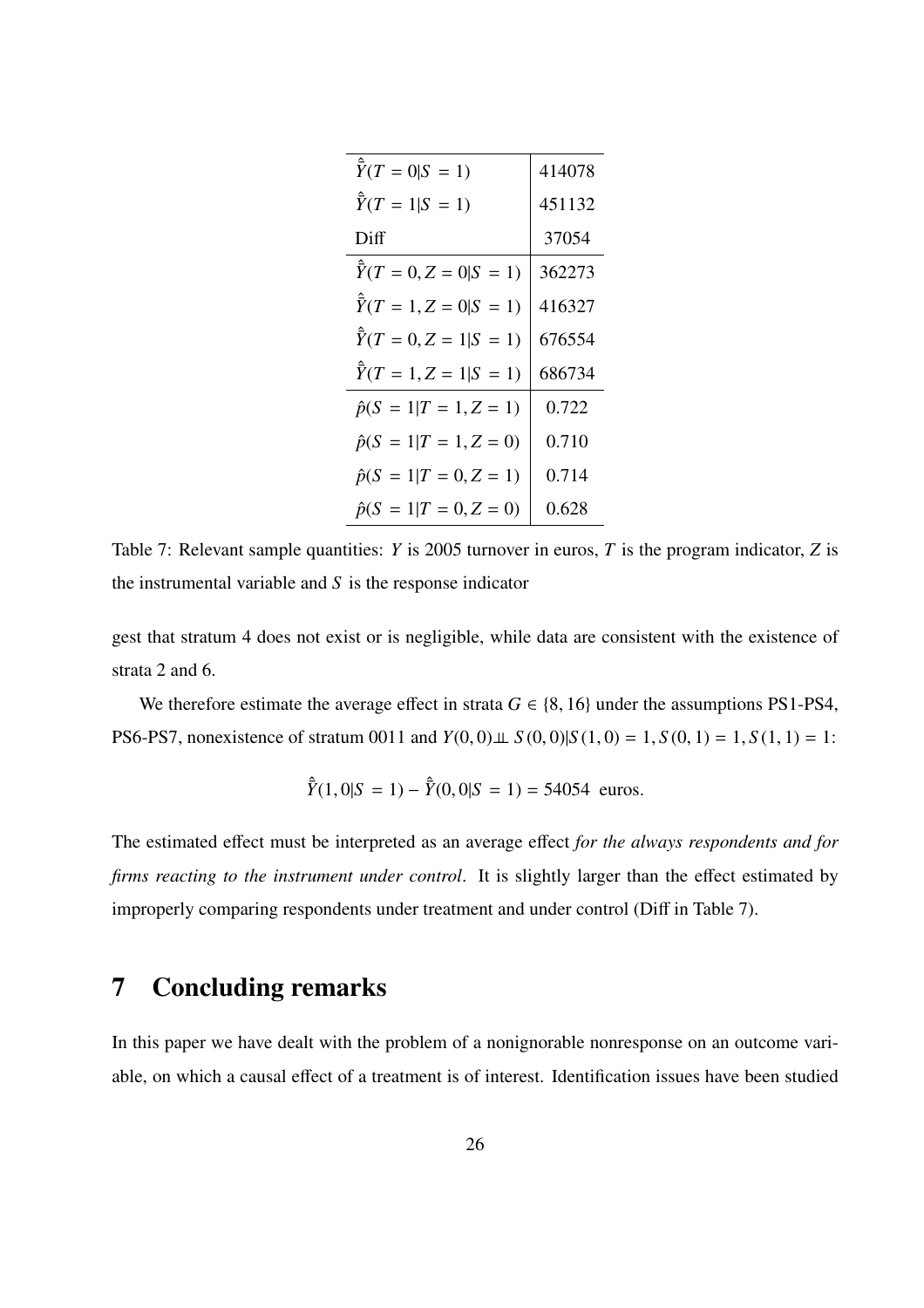|                  | $\pi_2=0$ | $\pi_4=0$ | $\pi_6 = 0$ |
|------------------|-----------|-----------|-------------|
| $\hat{\pi}_1$    | 0.278     | 0.278     | 0.273       |
| $\hat{\pi}_2$    | 0         | 0.008     | 0.013       |
| $\hat{\pi}_4$    | 0.008     | 0         | 0           |
| $\hat{\pi}_6$    | 0.013     | 0.005     | 0           |
| $\hat{\pi}_8$    | 0.074     | 0.082     | 0.086       |
| $\hat{\pi}_{16}$ | 0.628     | 0.628     | 0.628       |

Table 8: Estimated strata proportions under different identifying assumptions

without and with an "instrument" for nonresponse. In the latter case, assumptions that characterize the instrument and allow identification of some causal estimands have been proposed, which are not the standard assumptions used in an IV setting with endogenuous regressors (Angrist et al., 1996, Abadie, 2003). An empirical analysis based on a real case study is currently being conducted, which has inspired the simplified evaluation setting considered here as a motivating example.

Results were derived within the PS framework, where the latent strata are generated by the primitive potential outcomes. Identification strategies exploit the comparison between observed groups and latent groups (strata). This comparison can sometimes imply only bounds for treatment effects (Zhang and Rubin, 2003; Imbens and Rubin, 1997); point identification can instead be reached by means of assumptions that usually relate to specific behavioral hypotheses about the strata. Some of such assumptions aim at reducing the number of strata; other hypotheses impose certain features of the distribution of outcomes within or among strata: these may include various forms of exclusion restrictions (Mealli *et al.*, 2004), various versions of stochastic dominance that assume, for example, that the distribution of the outcome in one or more strata stochastically dominate that of other strata (Zhang and Rubin, 2003; Zhang *et al.*, 2006), and various forms of ignorability and nonignorability for the selection mechanism (Frangakis and Rubin, 1999).

In an observational setting, most of the assumptions would be conditional on covariates, so that methods to accomodate covariates are required, because in finite samples it is infeasible to work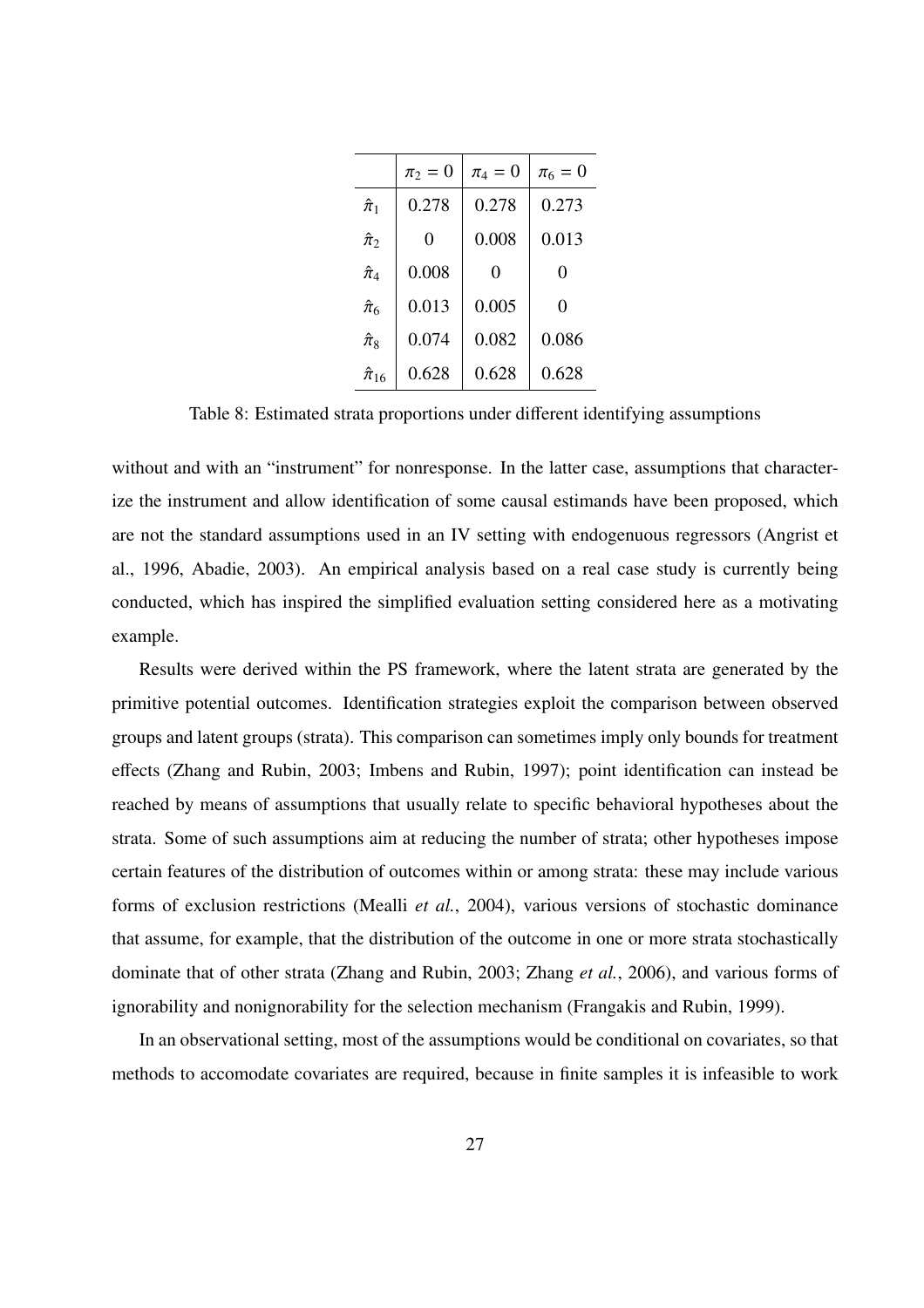within cells defined by the covariates, in particular if they are continuous. These methods may include either flexible parametric specifications (Hirano et al., 2000; Grilli and Mealli, 2007) or be semiparametric as in Abadie et al. (2002), Abadie (2003), and Frolich (2007).

Indeed, identification and efficiency improvements could also be achieved by exploiting covariates: plausible behavioral hypotheses *within or among groups* defined by the values of the covariates can be translated into restrictions on coefficients *within or among strata* (Jo, 2002; Frangakis, 2006). However, the assumptions embedded in a parametric model, derived under PS, are more explicit, in terms of the behavior of units, than the ones characterizing structural models.

Using PS, whatever the assumptions made, the result of inference is always a causal effect within one or more strata. An issue that often arises regarding the PS approach is that we cannot univocally identify the group the causal effect refers to, so we cannot univocally estimate the individual causal effects. This issue also characterizes the Instrumental Variable literature where, under certain assumptions, only the effect on specific subpopulations can be identified (Angrist et al., 1996). Note, however, that the fact that proper causal effects can only be defined and estimated for latent subgroups of units is a limitation created by the selection mechanism, rather than a drawback of the framework of principal stratification.

### Appendix

In this appendix we propose a numerical example, which illustrates the case presented in Section 5.2; we consider a nonignorable nonresponse mechanism for the outcome and an instrumental variable that is assumed as an additional post-treatment variable that preceeds nonresponse and can be added to the other potential outcome variables. Assume that  $E(Y(1)) = 4$  and  $E(Y(0)) = 3$ , so that the estimand *ATE* is equal to 1; the outcome variable is subject to nonignorable nonreponse,  $E(Y(1)|S(1) = 1) = 3.84 \neq E(Y(1)|S(1) = 0) = 4.16$  and  $E(Y(0)|S(0) = 1) = 2.84 \neq$  $E(Y(0)|S(0) = 0) = 3.16$ . In Table 9 we describe in terms of principal strata a plausible setting that, under Assumptions 13, 14, 17, and 19, may have generated the figures stated above.

Assumption 17 is verified because  $Z(0) \leq Z(1)$ . Assumption 14 holds because  $E(Y(0)|Z(0) =$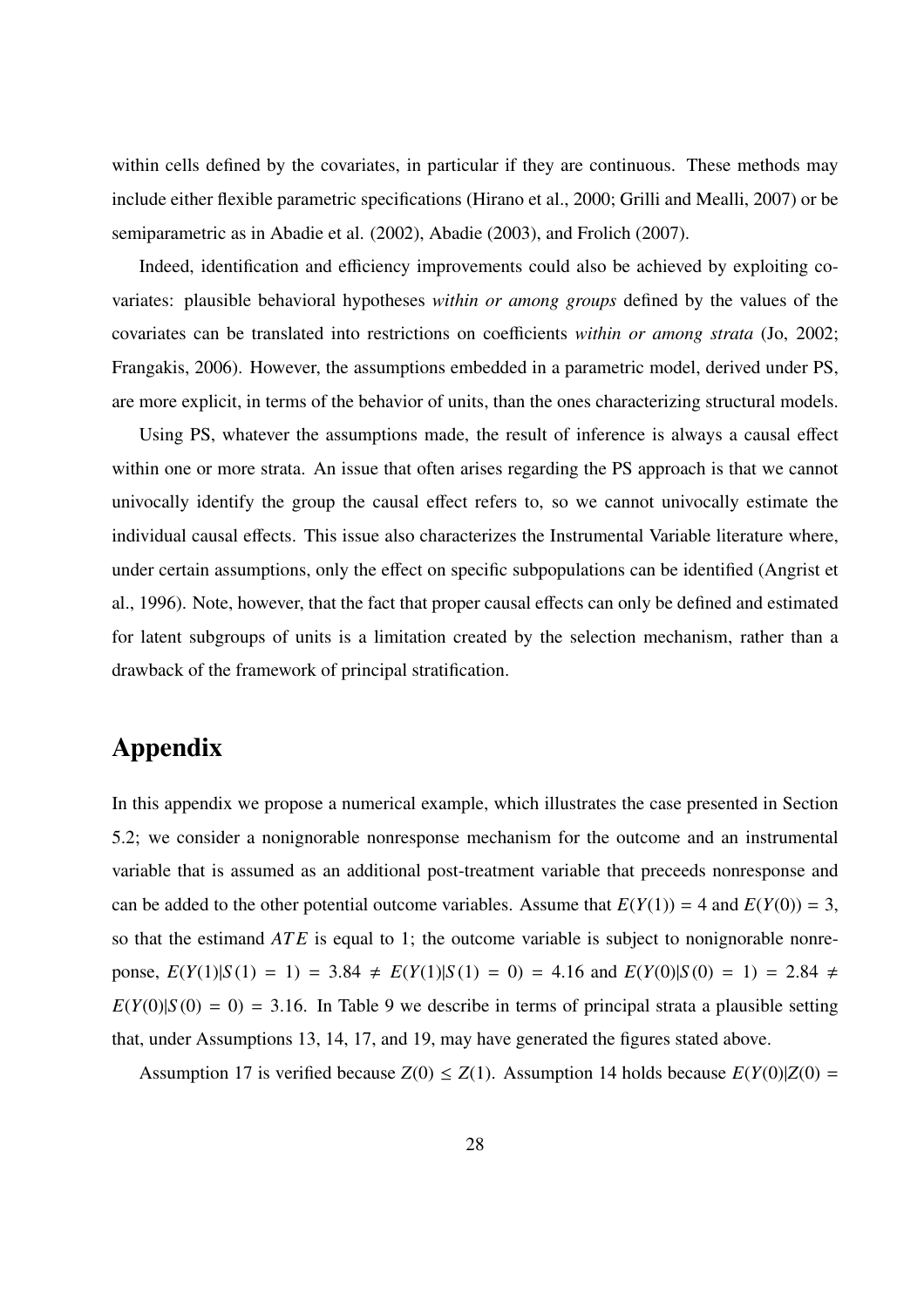| $\pi(Z(0), Z(1))$ | Z(0)           | Z(1)           | $\pi(S(0), S(1) Z(0), Z(1))$ | S(0)             | S(1)             | Y(0)             | Y(1)             |
|-------------------|----------------|----------------|------------------------------|------------------|------------------|------------------|------------------|
| 0.2               | $\overline{0}$ | $\overline{0}$ | 0.25                         | $\boldsymbol{0}$ | $\mathbf{0}$     | $\mathbf{1}$     | 3                |
|                   |                |                | 0.25                         | $\boldsymbol{0}$ | $\mathbf{1}$     | $\mathbf{1}$     | $\overline{4}$   |
|                   |                |                | 0.25                         | $\mathbf{1}$     | $\boldsymbol{0}$ | $\overline{2}$   | 5                |
|                   |                |                | 0.25                         | $\mathbf{1}$     | $\mathbf{1}$     | $\boldsymbol{0}$ | $\overline{4}$   |
| 0.4               | $\overline{0}$ | $\mathbf{1}$   | 0.1                          | $\boldsymbol{0}$ | $\boldsymbol{0}$ | 3.4              | $\boldsymbol{0}$ |
|                   |                |                | $0.2\,$                      | $\boldsymbol{0}$ | $\mathbf{1}$     | 4.8              | 6                |
|                   |                |                | 0.3                          | $\mathbf{1}$     | $\boldsymbol{0}$ | 2.5              | $\overline{4}$   |
|                   |                |                | 0.4                          | $\mathbf{1}$     | $\mathbf{1}$     | $\overline{7}$   | 1.5              |
| 0.4               | $\mathbf{1}$   | $\mathbf{1}$   | 0.4                          | $\boldsymbol{0}$ | $\boldsymbol{0}$ | 3.4              | 3.5              |
|                   |                |                | 0.3                          | $\boldsymbol{0}$ | $\mathbf{1}$     | 2.8              | 6                |
|                   |                |                | 0.2                          | $\mathbf{1}$     | $\boldsymbol{0}$ | 5                | 8                |
|                   |                |                | 0.1                          | $\mathbf{1}$     | $\mathbf{1}$     | 1.5              | $\overline{2}$   |

Table 9: Principal strata, principal strata proportions and average outcome values

 $0) = \frac{0.2 \times 1 + 0.4 \times 4}{0.6}$  $\frac{0.1+0.4\times4}{0.6}$  = 3 =  $E(Y(0)|Z(0) = 1)$ , where, e.g., 1 =  $0.25 \times 0 + 0.25 \times 1 + 0.25 \times 2 + 0.25 \times 1 =$  $E(Y(0)|Z(0) = 0, Z(1) = 0)$ . Analogously,  $E(Y(1)|Z(1) = 1) = 4 = E(Y(1)|Z(1) = 0)$ . Further, note that nonresponse rate varies with *Z*. While nonresponse is nonignorable, latent ignorability (Ass. 19) can be easily verified to hold, e.g.,  $E(Y(1)|S(1) = 0, Z(0) = 0, Z(1) = 0) = \frac{0.25 \times 3 + 0.25 \times 5}{0.5}$  $\frac{3+0.25\times5}{0.5}$  = 4 =  $E(Y(1)|S(1) = 1, Z(0) = 0, Z(1) = 0)$ . Under treatment, using respondents with  $Z(1) = 0, E(Y(1))$ is estimated to be 4, while, under control, using respondents with  $Z(0) = 1$ ,  $E(Y(0))$  is estimated to be 3, and so the *AT E* correctly estimated as 1.

### References

- [1] Abadie, A. (2003). Semiparametric instrumental variable estimation of treatment response models, Journal of Econometrics, 113, 231–263.
- [2] Abadie, A., Angrist, J. and Imbens, G. (2002). Instrumental variables estimates of the effects of subsidized training on the quantiles of trainee earnings, Econometrica, 70, 91–117.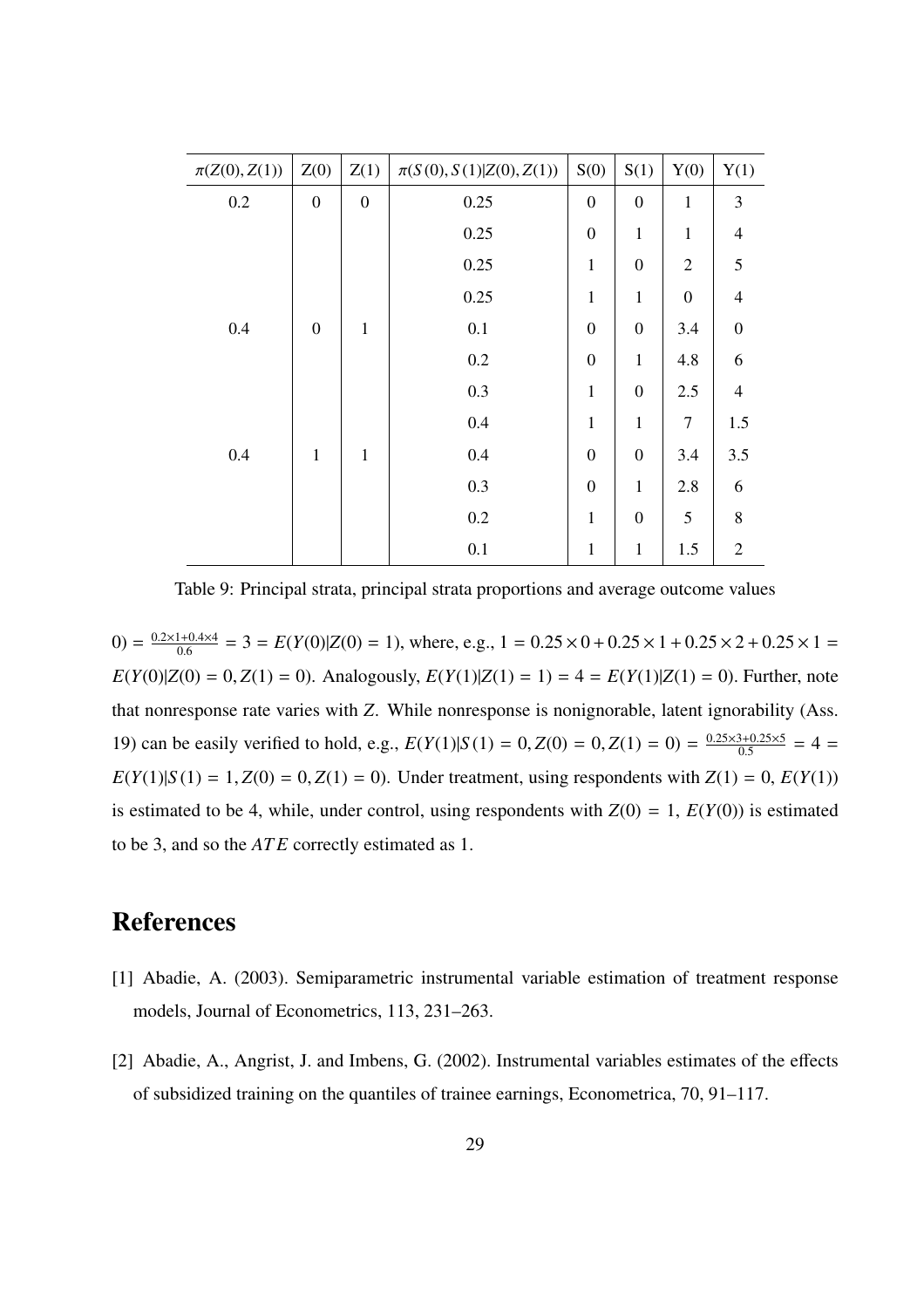- [3] Ahn, H. and Powell, J. (1993). Semiparametric estimation of censored selection models with a nonparametric selection mechanism, Journal of Econometrics, 58, 329.
- [4] Altonji, J., Matzkin, R. (2005). Cross section and panel data estimators for nonseparable models with endogenous regressors, Econometrica, 73, 10531103.
- [5] Angrist, J.D., Imbens, G. W. and Rubin, D.B. (1996). Identification of causal effects using instrumental variables, (with discussion), Journal of the American Statistical Association, 91, 444–472.
- [6] Barnard, J., Frangakis, C.E., Hill, J.L., and Rubin, D.B. (2003). A Principal Stratification approach to broken randomized experiments: a case study of School Choice vouchers in New York City, Journal of the American Statistical Association (with discussion), 98: 299-323.
- [7] Chernozhukov, V., Hansen, C. (2005). An IV model of quantile treatment effects, Econometrica, 73, 245-261.
- [8] Chernozhukov, V., Imbens, G., Newey, W. (2005). Instrumental variables identification and estimation via quantile conditions, Journal of Econometrics, forthcoming.
- [9] Chesher, A. (2003). Identification in nonseparable models, Econometrica, 71, 1405-1443.
- [10] Chesher, A. (2005). Nonparametric identification under discrete variation, Econometrica, 73, 1525-1550.
- [11] Choi, K. (1990). The semiparametric estimation of the sample selection model using series expansion and the propensity score, mimeo, University of Chicago.
- [12] Christofides, L.N., Li, Q., Liu, Z. and Min, I. (2003). Recent two-stage sample selection procedures with an application to the gender wage gap, Journal of Business & Economic Statistics, 21: 396–405
- [13] Copas, J. B. and Li, H. G. (1997). Inference for non-random samples (with discussion), Journal of the Royal Statistical Society, Series B, 59: 55–95.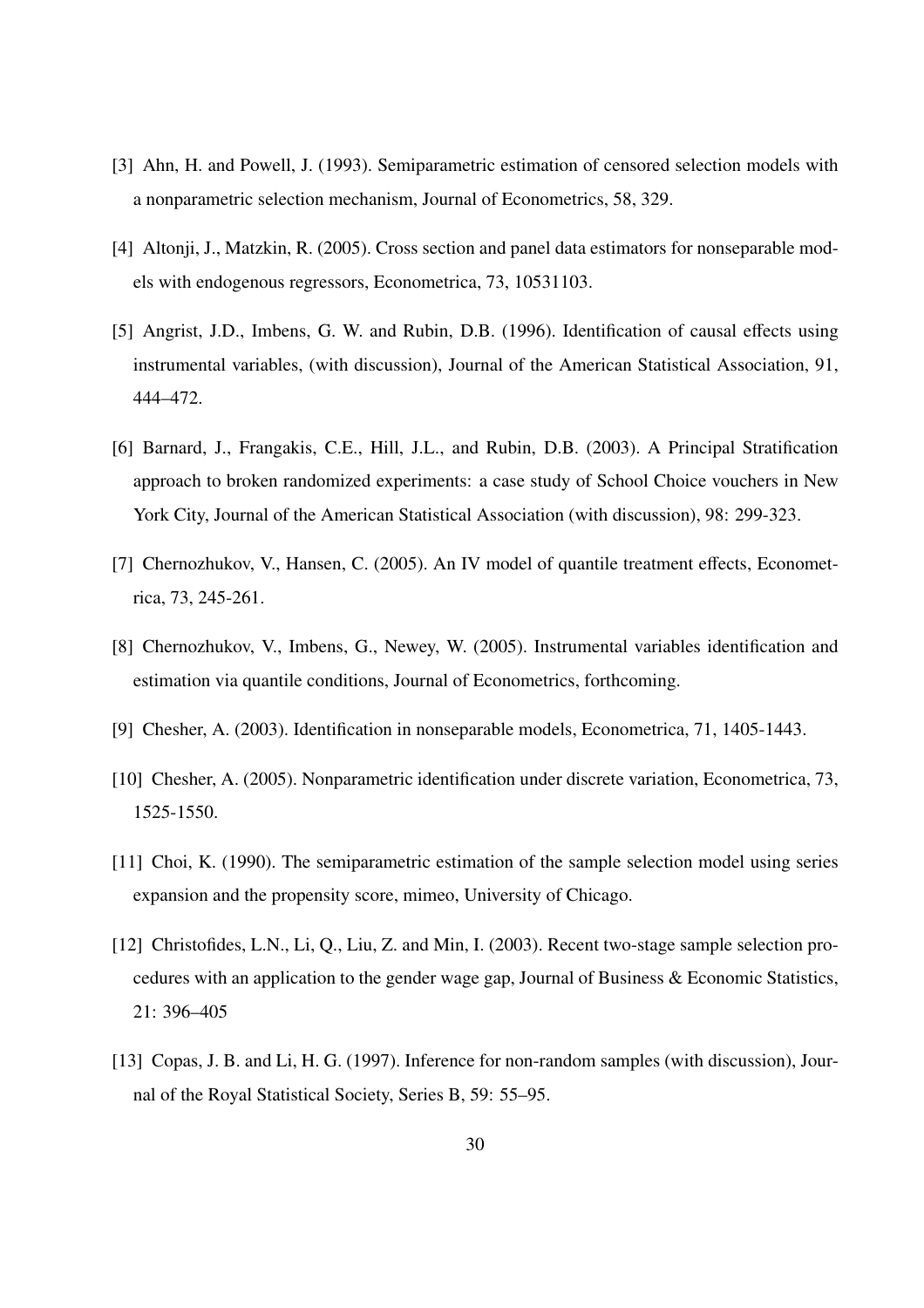- [14] Cosslet, S. (1991). Semiparametric estimation of a regression model with sample selectivity, in: Nonparametric and semiparametric methods in econometrics and statistics, W.A. Barnett, J. Powell and G.Tauchen (eds.), Cambridge University Press.
- [15] Das, M. and Newey, W.K. and Vella, F. (2003). Nonparametric estimation of sample selection models, Review od Economic Studies, 52: 33–58.
- [16] Dawid, A. P. (1979). Conditional independence in statistical theory, Journal of the Royal Statistical Society, Series B 41 1–31.
- [17] Florens, J.P., Heckman, J., Meghir, C., Vytlacil, E. (2003). Instrumental variables, local instrumental variables and control functions, Working Paper, IDEI, Toulose.
- [18] Forcina A. (2006). Causal effects in the presence of non compliance: a latent variable interpretation, Metron, LXIV : 1–7.
- [19] Frangakis, C.E. (2006). Comment on Forcina (2006), Metron, LXIV : 8–14.
- [20] Frangakis, C. E. and Rubin, D. B. (1999). Addressing Complications of Intention-to-Treat Analysis in the Combined Presence of All-or-None Treatment-Noncomplianze and Subsequent Missing Outcomes, Biometrika, 86: 365–379.
- [21] Frangakis, C.E. and Rubin, D.B.(2002). The defining role of "principal stratification and effects" for comparing treatments adjusted for posttreatment variables: from treatment noncompliance to surrogate endpoints, Biometrics, 58: 191–199.
- [22] Frangakis, C.E., Rubin, D.B., An M., and MacKenzie E. (2007). Principal Stratification Designs to Estimate Input Data Missing Due to Death, Biometrics, 63 (3): 641–649.
- [23] Frolich, M. (2007). Nonparametric IV estimation of local average treatment effects with covariates, Journal of Econometrics, 139, 35–75.
- [24] Gallant, A. and Nychka, D. (1987). Seminonparametric maximum likelihood estimation, Econometrica, 55: 363–390.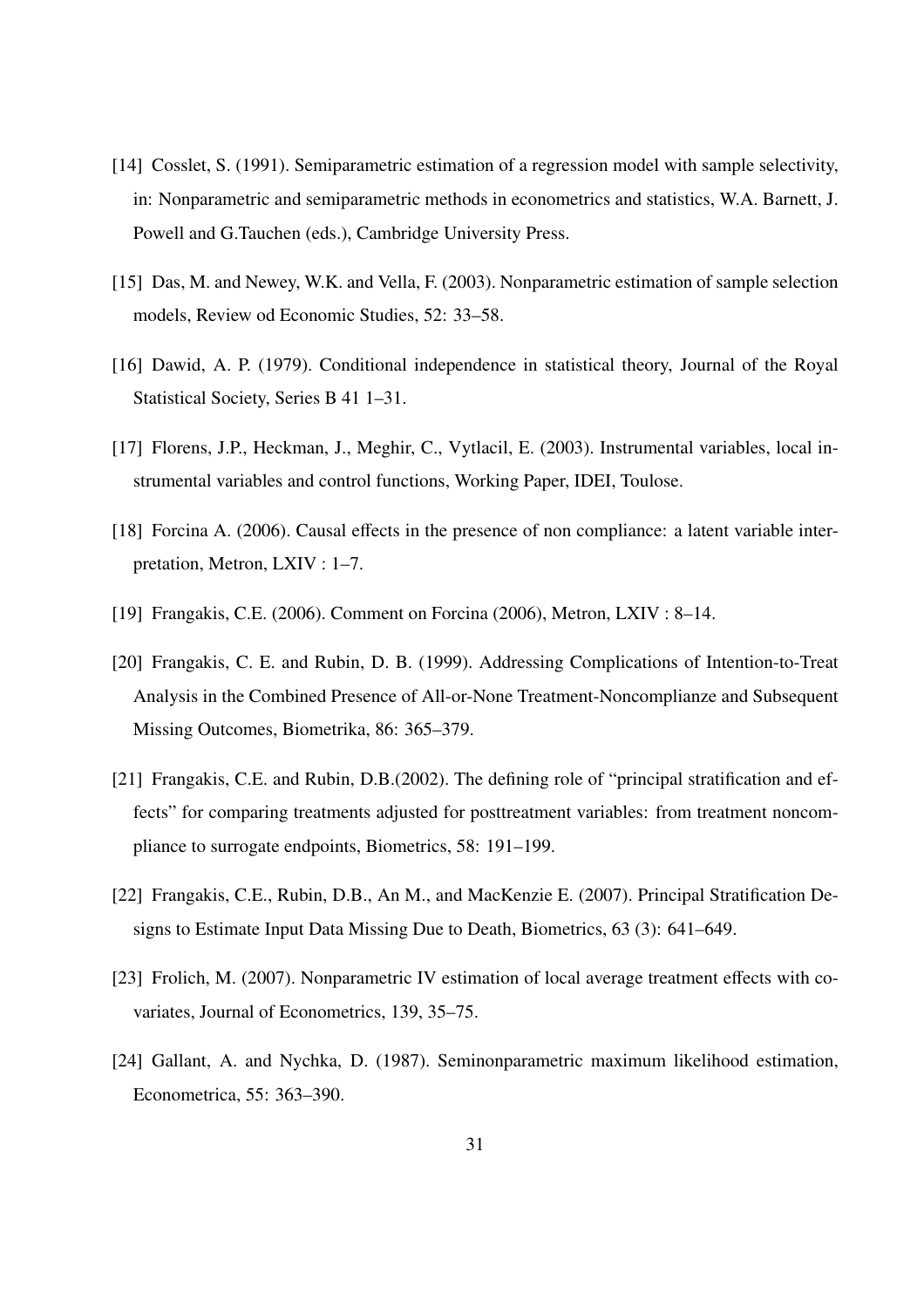- [25] Grilli, L. and Mealli, F. (2007). Nonparametric Bounds on the Causal Effect of University Studies on Job Opportunities Using Principal Stratification, Journal of Educational and Behavioral Statistics, forthcoming.
- [26] Gronau, R. (1974). Wage comparison A selectivity bias, The Journal of Political Economy, 82: 1119-1143.
- [27] Heckman, J. (1974). Shadow prices, market wages, and labor supply, Econometrica, 42: 679– 694.
- [28] Heckman, J. (1990). Varieties of selection bias, American Economic Review, 80: 313–318.
- [29] Heckman, J., Vytlacil, E. (1999). Local instrumental variables, Nonlinear statistical inference: Essays in honour of Takeshi Amemiya, C. Hsiao, K. Morimune and J. powell (eds.), Cambridge University Press.
- [30] Hirano, K., Imbens, G., Rubin, D. and Zhou, X. (2000). Assessing the effect of an influenza vaccine in an encouragement design, Biostatistics, 1: 69–88.
- [31] Hoderlein S. (2005). Nonparametric demand systems, instrumental variables and an heterogeneous population, Working Paper; Mannheim.
- [32] Hoderlein S. and Mammen E. (2007). Identification of marginal effects in nonseparable models without monotonicity, Econometrica, 75, 5: 1513–1518.
- [33] Holland, P. (1986). Statistics and causal inference, Journal of American Statistical Association, 81: 945–970.
- [34] Honore, B. E., Kyriazidou, E, Udry, C. (1997). Estimation of type-3 tobit models using symmetrics trimming and pairwise comparisons, Journal of Econometrics, 76: 107–128.
- [35] Jo, B. (2002). Estimation of intervention effects with noncompliance: Alternative model specifications (with comment and rejoinder), Journal of Educational and Behavioral Statistics, 27, 385420.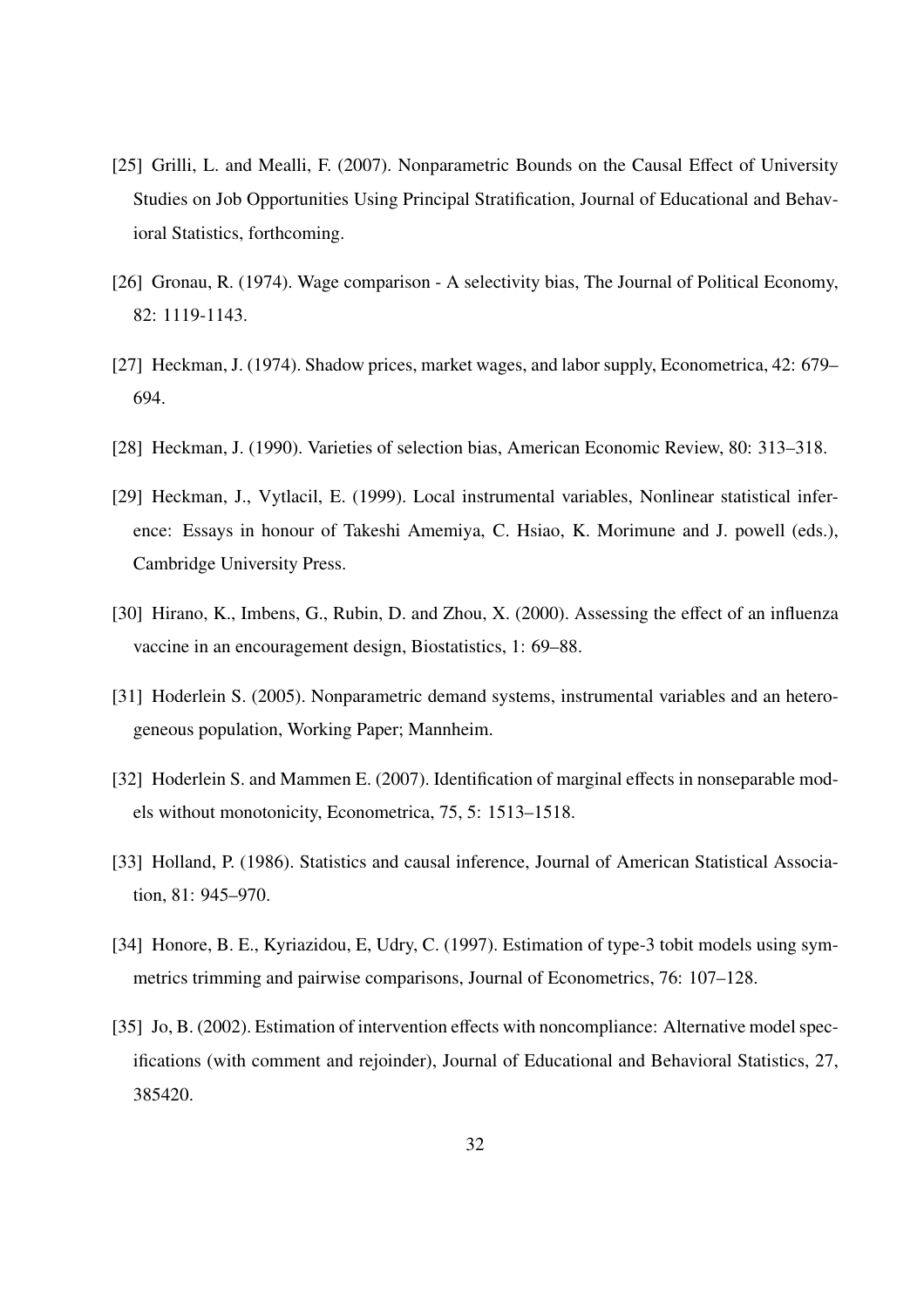- [36] Klein, R. and Spady, R. (1993). An efficient semiparametric estimator for binary response models, Econometrica, 61: 387–421.
- [37] Ichimura, H. (1993). Semiparametric least squares (SLS) and weighted SLS estimation of single-index models, Journal of Econometrics, 58: 71–120.
- [38] Imbens, G.W. (2006). Nonadditive models with endogenouus regressors, mimeo.
- [39] Imbens, G.W., Newey, W. (2003). Identification and estimation of triangular simultaneous equations models without additivity, Working Paper, MIT.
- [40] Imbens, G.W. and Rubin, D.B. (1997). Bayesian inference for causal eects in randomized experiments with noncompliance, Annals of Statistics, 25: 305–327.
- [41] Lee, L.F. (1982). Some approaches in the correction of selectivity bias, Review of Economic Studies, 49: 355–372.
- [42] Lee, L.F. (1983). Generalized econometric models with selectivity, Econometrica, 51: 507– 512.
- [43] Lee, L.F. (1994). Semiparametric two-stage estimation of sample selection models subject to tobit-type selection rules, Journal of Econometrics, 61: 305–344.
- [44] Li, Q., Wooldridge, J. (2002). Semiparametric estimation of partially linear models for dependent data with generated regressors, Economertic Theory, 18: 625–645.
- [45] Little, R.J.A. (1985). A note about models for selectivity bias, Econometrica, 53, 1569–1474.
- [46] McLachlan, G., Peel, D. (2000). Finite Mixture Models, Wiley series in probability and statistics.
- [47] Manski, C.F. (2003). Partial Identication of Probability Distributions, Springer-Verlag.
- [48] Mattei, A. and Mauro, V. (2007). Valutazione di politiche per le imprese artigiane, Rapporto di ricerca, IRPET.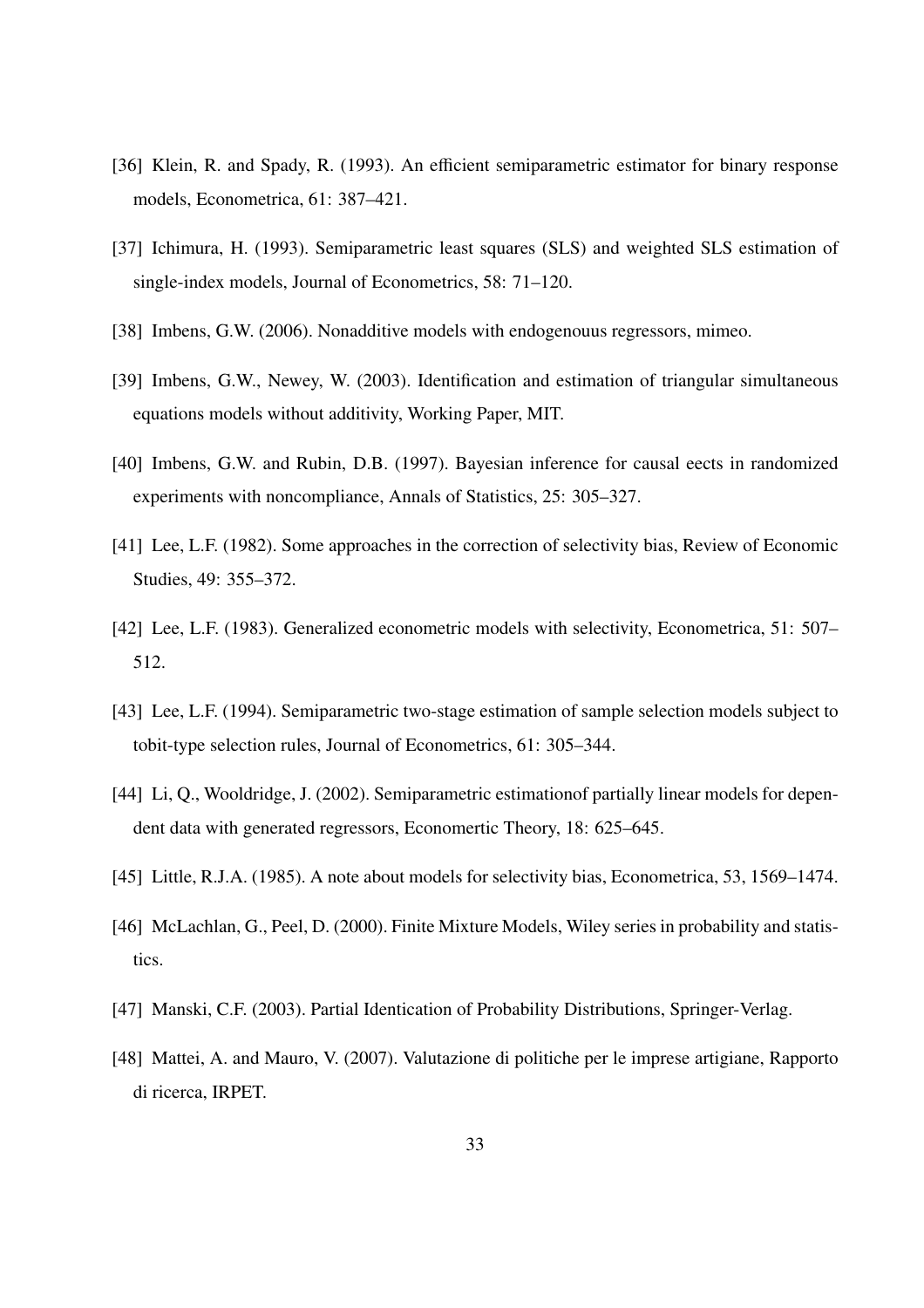- [49] Mattei, A. and Mealli, F. (2007). Application of the Principal Stratification Approach to the Faenza Randomized Experiment on Breast Self-Examination, Biometrics, 63, 437-446.
- [50] Mealli, F. and Rubin, D. B. (2003). Assumptions allowing the estimation of direct causal eects: Commentary on "health, wealth, and wise? test for direct causal paths between health and socioeconomic status" by Adams et al., Journal of Econometrics, 112: 79–87.
- [51] Mealli F., G. Imbens, S. Ferro, A. Biggeri (2004). Analyzing a Randomized Trial on Breast Self Examination with Noncompliance and Missing Outcomes, Biostatistics, 5: 207-222.
- [52] Newey, W. (1990). Semiparametric efficiency bounds, Journal of Applied Econometrics, 5: 99–135.
- [53] Pagan, A. and Ullah, A. (1997). Nonparametric econometrics, Cambridge University Press.
- [54] Pagan, A. and Vella, F. (1989). Diagnostic tests for models based on individual data: a survey, Journal of Applied Econometrics, 4: S29-S59.
- [55] Powell, J.L., Stock, J.H. and Stoker, T.M. (1989). Semiparametric estimation of index coefficients, Econometrica, 57(6): 1403-1430.
- [56] Robinson, P.M. (1988). Root n-consistent semiparametric regression, Econometrica, 56: 931–954.
- [57] Rosembaum, P. (1984). The consequences of adjustment for a concomitant variable that has been affected by the treatment, Journal of the Royal Statistical Society, Series A, 147: 656–666.
- [58] Rubin, D.B. (1974). Estimating causal effects of treatments in randomized and nonrandomized studies, Journal of Educational Psycology, 66: 688-701.
- [59] Rubin, D.B. (1978). Bayesian inference for causal effects, Annals of Statistics, 6: 34–58.
- [60] Rubin, D.B. (1980). Discussion of "Randomization analysis of experimental data: the Fisher randomization test" by D. Basu, Journal of the American Statistical Association, 75, 591-593.